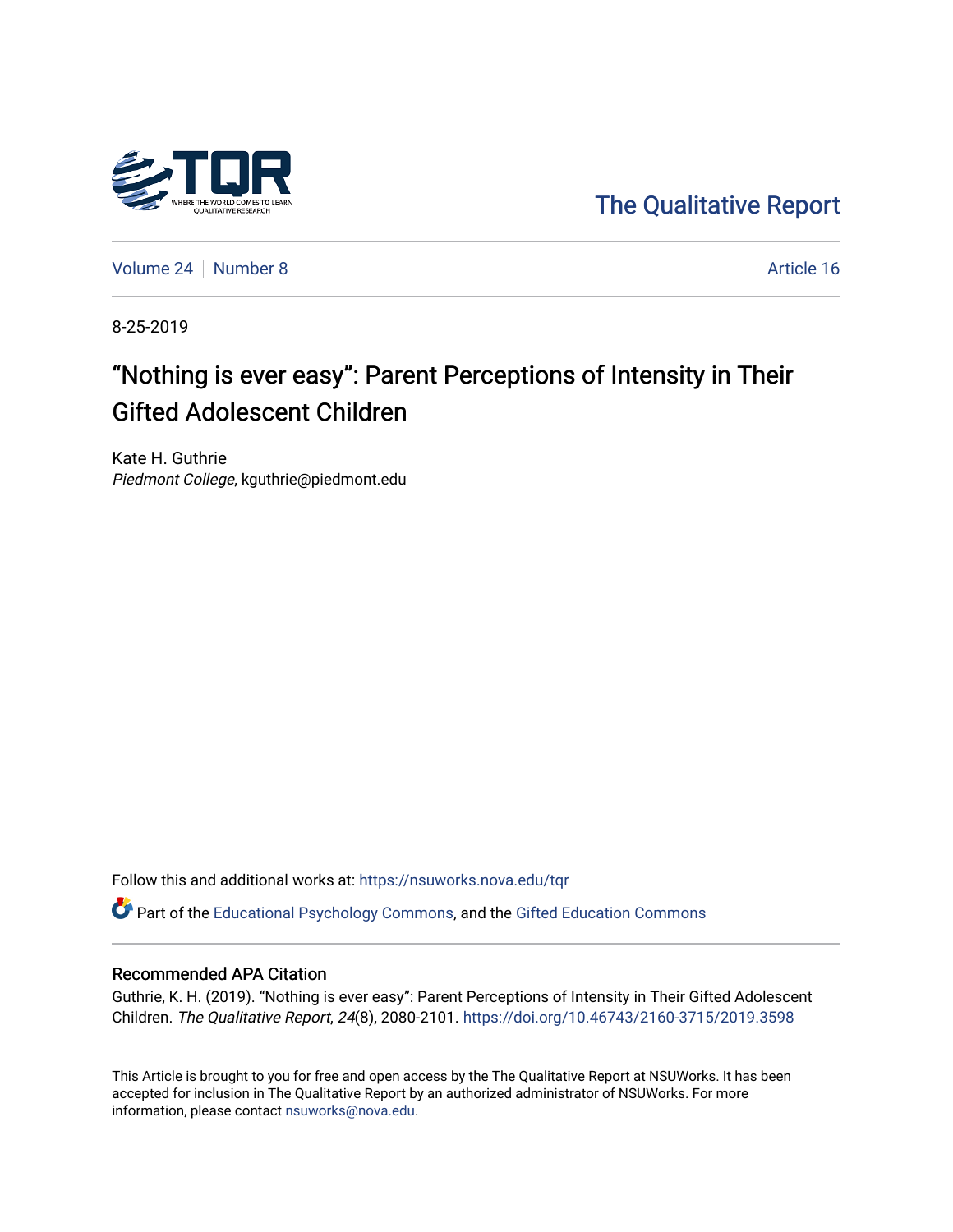# **Qualitative Research Graduate Certificate** Indulge in Culture Exclusively Online . 18 Credits **LEARN MORE**

## "Nothing is ever easy": Parent Perceptions of Intensity in Their Gifted Adolescent Children

## Abstract

Due to asynchronous development, gifted children often experience the world differently than their sameaged peers. Some experience unique intensities, or overexcitabilities, that render modifications in teaching and parenting. These intensities typically take on characteristics of emotional, intellectual, imagination, psychomotor, or sensual overexcitability. In this in-depth interview study, I explored parent perceptions of intensity in their gifted adolescent children. Three mothers participated and completed the Overexcitability Inventory for Parents-Two (OIP-II) prior to each interview. The parent responses to the OIP-II served as an elicitation device to begin our conversations. Thematic analysis revealed three main themes among the participants' perceptions: (1) challenging behaviors of intense gifted children, (2) consequences of intensity, and (3) a parent's search for understanding. These findings inform the understanding of intensity and overexcitability from parents' points of view and provide insight into how intense gifted children behave outside of the classroom. I conclude the article with questions to consider regarding how to better support parents of young gifted children.

## Keywords

Gifted Children, Parents of Gifted Children, Overexcitability, Intensity, Social and Emotional Development, OIP-II, Basic Qualitative Design, In-Depth Interviews, Semi-Structured Interviews, Thematic Analysis

## Creative Commons License



This work is licensed under a [Creative Commons Attribution-Noncommercial-Share Alike 4.0 International](https://creativecommons.org/licenses/by-nc-sa/4.0/)  [License](https://creativecommons.org/licenses/by-nc-sa/4.0/).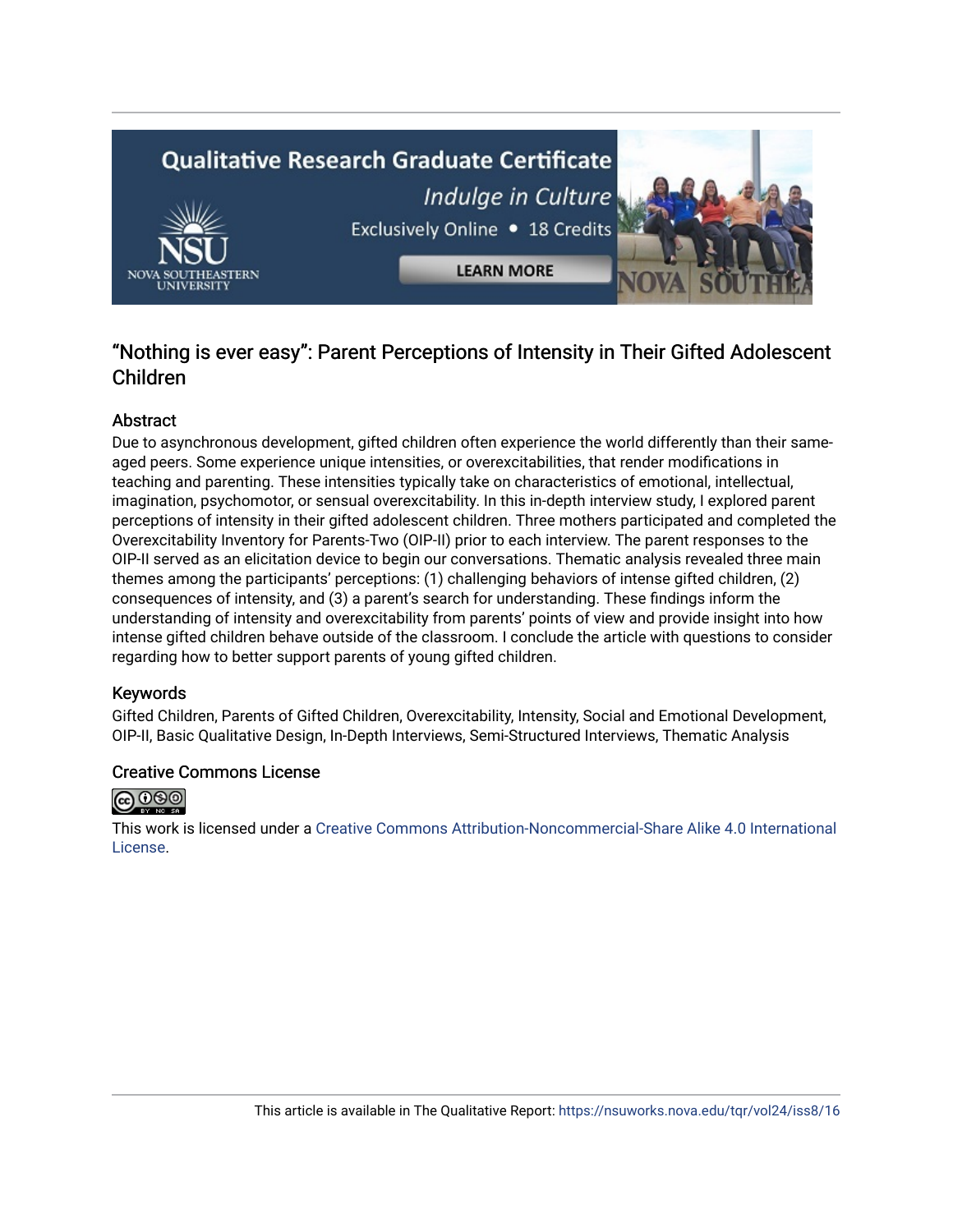

## **"Nothing is ever easy": Parent Perceptions of Intensity in Their Gifted Adolescent Children**

Kate H. Guthrie Piedmont College, Athens, Georgia, USA

*Due to asynchronous development, gifted children often experience the world differently than their same-aged peers. Some experience unique intensities, or overexcitabilities, that render modifications in teaching and parenting. These intensities typically take on characteristics of emotional, intellectual, imagination, psychomotor, or sensual overexcitability. In this in-depth interview study, I explored parent perceptions of intensity in their gifted adolescent children. Three mothers participated and completed the Overexcitability Inventory for Parents-Two (OIP-II) prior to each interview. The parent responses to the OIP-II served as an elicitation device to begin our conversations. Thematic analysis revealed three main themes among the participants' perceptions: (1) challenging behaviors of intense gifted children, (2) consequences of intensity, and (3) a parent's search for understanding. These findings inform the understanding of intensity and overexcitability from parents' points of view and provide insight into how intense gifted children behave outside of the classroom. I conclude the article with questions to consider regarding how to better support parents of young gifted children. Keywords: Gifted Children, Parents of Gifted Children, Overexcitability, Intensity, Social and Emotional Development, OIP-II, Basic Qualitative Design, In-Depth Interviews, Semi-Structured Interviews, Thematic Analysis*

## **Introduction**

In education, the term *gifted* has many meanings. Gifted children often excel in academics and have extraordinary abilities and talents that far surpass those of their peers. Due to their high intellectual abilities, many parents and teachers expect gifted students to have high achievement in many or all areas of academics, be role models in the classroom, and enjoy learning for learning's sake. Because learning may come easily to gifted children, some parents and teachers may be quick to assume that they do not face any problems or challenges in schools (Moon, 2009) or that they do not have unique social and emotional needs (Peterson, 2009). Their intellectual prowess gives the impression that gifted children are more mature than their same-aged peers.

However, those close to gifted children will be the first to admit that these notions are misconceptions. Some gifted children experience underachievement (Reis & McCoach, 2000) or struggle with having advanced intellectual abilities in addition to a learning disability (e.g., twice exceptional gifted students; see Olenchak & Reis, 2002). They also face unique social and emotional challenges different from their same-aged peers. For example, some gifted children experience social stigmatization from being labeled gifted (Coleman, 1985; Neihart, 2002; Swiatek, 1998), unhealthy perfectionism (Christopher & Shewmaker, 2010; Silverman, 2007), and hyper-sensitivities or intensities (Dabrowski, 1964; Daniels & Piechowski, 2009a; see Mendaglio & Tillier, 2006). *Intensity*, also referred to as overexcitability, is a characteristic commonly found among gifted individuals that describes hypersensitive or prolonged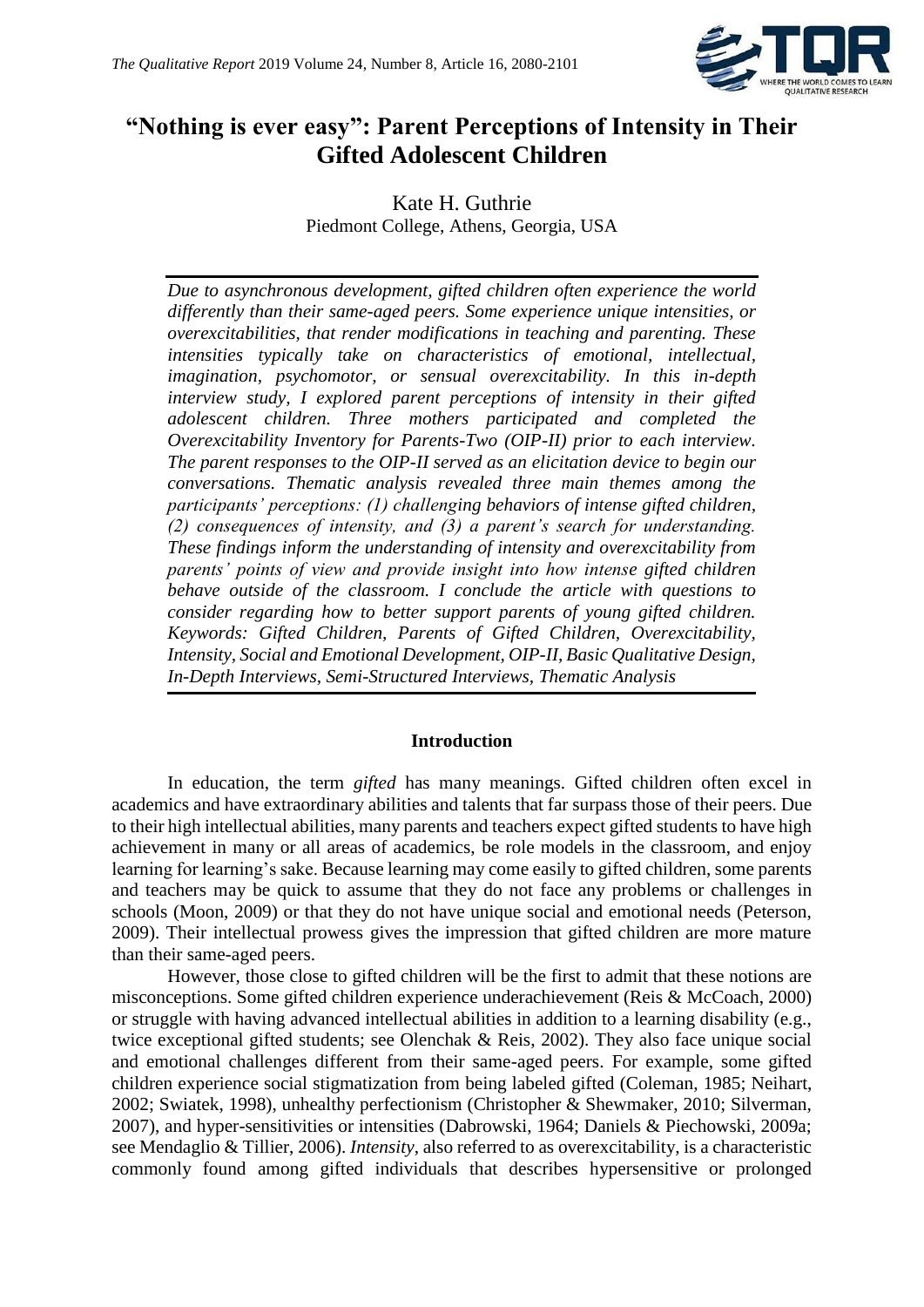responses to stimuli (Dabrowski, 1964). Intensities and overexcitabilities are common topics of interest in the study of the social and emotional development of gifted children.

The purpose of this study was to explore parent perceptions of intensity in their gifted children. Through in-depth interviews with three different parents of intense gifted adolescents, I learned how parents came to recognize and understand how their children's intellect and intensities intersected. Better understanding the unique perspectives of parents of gifted children may help inform the fields of early childhood education, middle grades education, and gifted education of how characteristics associated with giftedness may manifest outside of the classroom.

## **A Conceptual Overview of Giftedness and Intensity**

There are many definitions of giftedness. The National Association for Gifted Children (NAGC) defines gifted individuals as:

…Those who demonstrate outstanding levels of aptitude (defined as an exceptional ability to reason and learn) or competence (documented performance or achievement in top 10% or rarer) in one or more domains. Domains include any structured area of activity with its own symbol system (e.g., mathematics, music, language) and/or set of sensorimotor skills (e.g., painting, dance, sports). (2010)

The definition of a gifted child or student differs state to state, as state funding and identification practices vary across the United States. Like NAGC's definition, most state definitions choose to focus on outstanding aptitude and achievement. However, when definitions only focus on aptitude and achievement, constructs that can be measured and are norm-referenced, some of the more qualitative aspects of giftedness are overlooked.

For example, a hallmark characteristic of giftedness is *asynchronous development* (see Silverman, 1997), or a sense of being *out of sync*. A gifted child's advanced intellectual development may far surpass their emotional or physical development, which can cause a number of social and emotional challenges in school. A gifted girl may feel as though she is a 16-year-old stuck in an 8-year-old's body, which may mean she has trouble making friends when she's surrounded in a class of other 8-year-olds. Although conventional definitions of giftedness imply a sense of being significantly different from the norm, particularly in the area of academic achievement, unique aspects of development are often missing from local and state definitions.

The current study roots itself in a more holistic definition of giftedness created by The Columbus Group:

…asynchronous development in which advanced cognitive abilities and heightened intensity combine to create inner experiences and awareness that are qualitatively different from the norm. This asynchrony increases with higher intellectual capacity. The uniqueness of the gifted renders them particularly vulnerable and requires modifications in parenting, teaching and counseling in order for them to develop optimally. (Institute for the Study of Advanced Development, n.d.)

Since achievement is the primary focus of schools and their gifted programs, little attention is placed on how gifted students experience the world differently than their non-gifted peers. This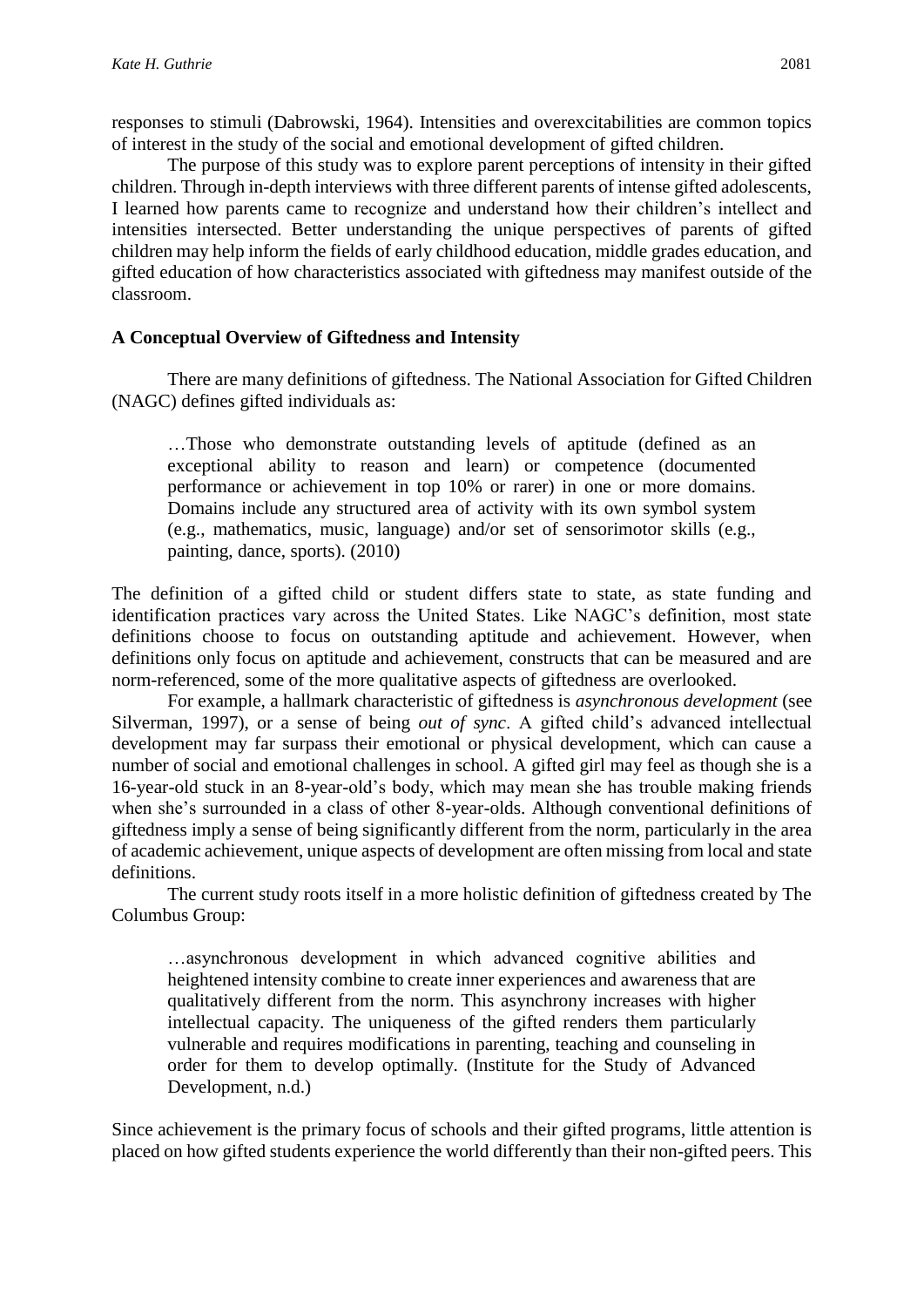definition is distinctive in that it highlights the internal experiences (e.g., intensity) of giftedness, characteristics that are often neglected because they are difficult to measure.

Informed by Dabrowski's Theory of Positive Disintegration (TPD; 1964), intensities receive a lot of attention in the field of gifted education. Kazimierz Dabrowski, a Polish psychologist and psychiatrist, devoted much of his work to understanding creatively, artistically, and intellectually gifted youth (Daniels & Piechowski, 2010). For Dabrowski, TPD was a unique approach to human development among individuals who have *high developmental potential* (Bailey, 2011; Dabrowski, 1964). Dabrowski saw how an individual's inner forces (e.g., intensities) often generated overstimulation, conflict, and pain – a breakdown or *dis*integration of oneself (Daniels & Piechowski, 2009a; Mendaglio & Tillier, 2006). Yet, the same inner forces that caused strife also provoked them to search for a way through pain, strife, and disharmony (Daniels & Piechowski, 2009b) – a positive approach to disintegration. Dabrowski (1964) argued that disintegration among those with high developmental potential could be both a positive and necessary experience.

Dabrowski was particularly interested in the emotional development among intellectually or artistically gifted youth, and how such children were often intense, sensitive, and experienced emotional extremes (Daniels & Piechowski, 2009b). Dabrowski (1964) found children with heightened intellectual abilities often had hypersensitive or prolonged responses to stimuli compared to same aged peers. He called these inner forces *overexcitabilities* (OE; e.g., intensities). For example, a highly intellectual child learning about world hunger may be moved to tears to the point where he is inconsolable, and his experience of deep sadness for the less fortunate around the world may last for days or even weeks. OE can be summarized using five categories: Psychomotor, Sensual, Intellectual, Imaginational, and Emotional. Table 1 provides a brief overview of the five areas of OE by listing behaviors or characteristics commonly expressed by gifted children.

Moreover, gifted individuals have been found to have higher OE than non-gifted individuals (Bouchet & Falk, 2001; Piirto & Fraas, 2012). Gifted children may experience one, several, or all of the OEs at heightened levels. Daniels and Piechowski (2010) described these OEs as "color filters or channels through which the world is perceived and felt" (p. 315), meaning that life and school experiences of gifted students with OE may be qualitatively different from their peers."

| Overexcitability | <b>Forms and expressions</b>                                        |  |  |  |  |
|------------------|---------------------------------------------------------------------|--|--|--|--|
| Psychomotor      | Surplus of energy                                                   |  |  |  |  |
|                  | Psychomotor expression of emotional tension                         |  |  |  |  |
|                  | Impulsive or compulsive behavior                                    |  |  |  |  |
|                  | May have a need to always be moving                                 |  |  |  |  |
| Sensual          | Enhanced sensory and aesthetic pleasure                             |  |  |  |  |
|                  | Sensual expression of emotional tension                             |  |  |  |  |
|                  | Experiencing the world with deeper senses                           |  |  |  |  |
|                  | Heightened sensitivity to taste, touch, sound, sight, and smell     |  |  |  |  |
|                  | May have strong pleasant or unpleasant reactions to sensual stimuli |  |  |  |  |
| Intellectual     | Intensified activity of the mind                                    |  |  |  |  |
|                  | Penchant for probing questions and problem solving                  |  |  |  |  |
|                  | Reflective thought                                                  |  |  |  |  |
|                  | Desire to understand and find meaning                               |  |  |  |  |
|                  | Deep curiosity                                                      |  |  |  |  |
|                  | Inability to quiet the mind                                         |  |  |  |  |

Table 1. *Forms and Expressions of Overexcitability*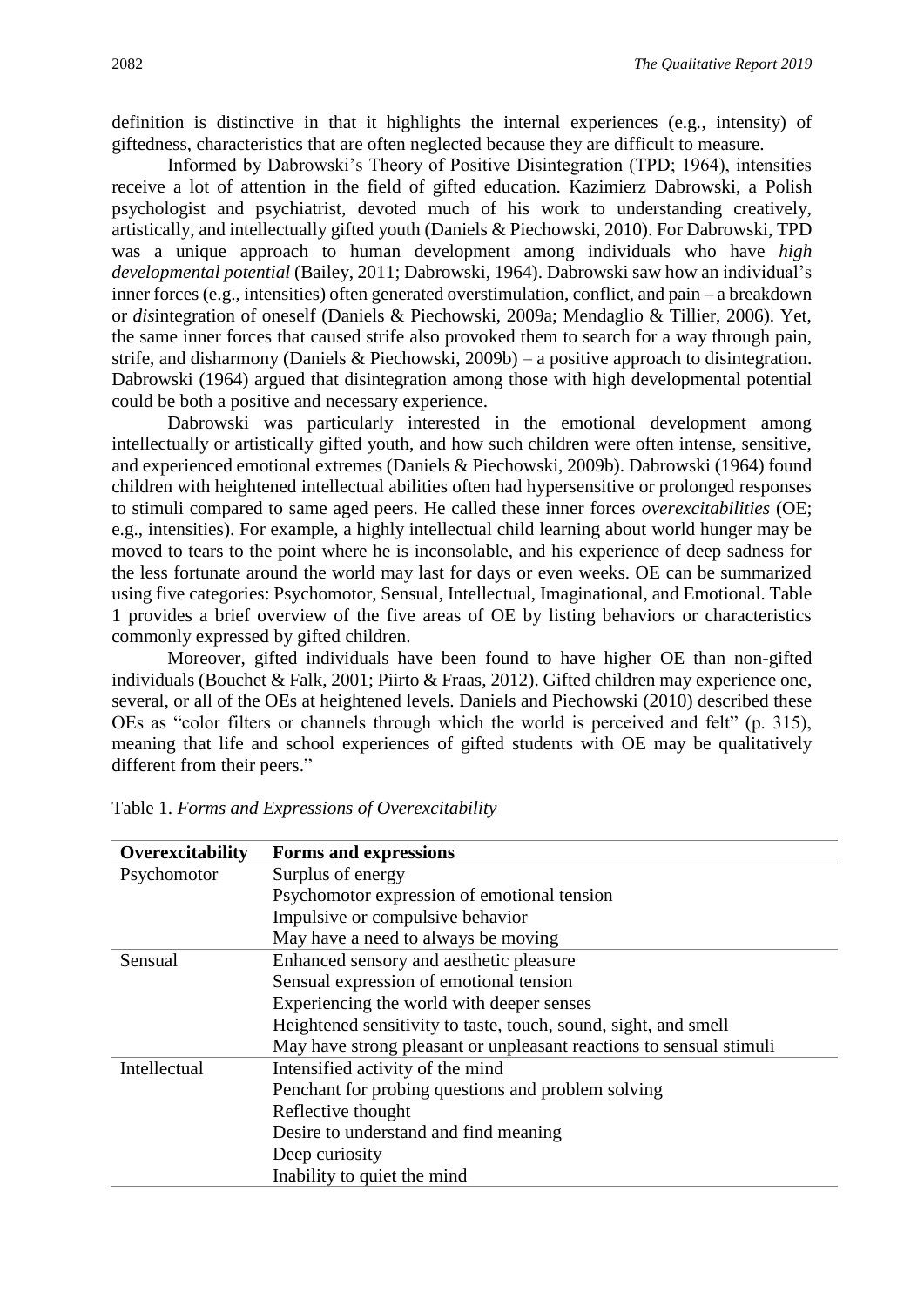| Imaginational | Free play of the imagination                                                 |  |  |
|---------------|------------------------------------------------------------------------------|--|--|
|               | Capacity for living in a world of fantasy                                    |  |  |
|               | Spontaneous imagery as an expression of emotional tension                    |  |  |
|               | Low tolerance of boredom; need for novelty                                   |  |  |
|               | May often visualize the worst possible outcome                               |  |  |
| Emotional     | Feelings and emotions intensified; awareness of emotions in self and others  |  |  |
|               | Strong somatic expressions                                                   |  |  |
|               | Strong affective expressions                                                 |  |  |
|               | Capacity for strong attachments, deep relationships                          |  |  |
|               | Well-differentiated feelings toward self, inner dialogue and self-reflection |  |  |
|               | Intense reactions to emotional stimuli                                       |  |  |
|               |                                                                              |  |  |

*Note.* Adapted from Daniels and Piechowski (2010, p. 315) and Harrison and Van Haneghan (2011).

## **Purpose of Study and Research Questions**

The purpose of this study was to explore parent perceptions of intensity or overexcitability in gifted adolescent children. Studies focusing on parent perceptions of gifted children are lacking. Qualitative studies of intensity among gifted adolescents are often overshadowed by popular quantitative methodological studies (see Bouchet & Falk, 2001; Mofield & Parker Peters, 2015; Perrone-McGovern, Simon-Dack, Beduna, Williams, & Esche, 2015). Due to this, the voices of parents of gifted adolescents are missing as many studies choose to amplify the voices and interpretations of the researcher.

I used the following questions to guide this in-depth interview study: (1) How do parents describe intensity<sup>1</sup> in their gifted adolescent children?, (2) What are parents' perceptions of intensity in their gifted adolescent children?, and (3) How do parents support their gifted adolescent children in managing their intensity? Given the theoretical framework of this study, the answers to these questions were best supported by qualitative inquiry methods, as responses required participant reflection that varied in content and length.

## **Theoretical Framework**

**.** 

Theories help us understand how we understand and relate to the world around us. Dabrowski's TPD, mentioned above, provided a conceptual framework through which I viewed intensity in gifted children. Symbolic interactionism (Blumer, 1969) served as an additional theoretical framework for this study. According to Blumer, symbolic interactionism is rooted in the belief that human beings live in a world of objects and are guided by the meanings of those objects. The ways in which we interact with objects (e.g., relationships, other people, organizations, identities, etc.) influences how we make sense of those objects. This framework places weight on an individual's sense making of the world and creation of meaning in social situations (Blumer, 1969; Prasad, 2005). Symbolic interactionism influenced the research design and methods since the purpose of the study was to better understand how parents of gifted adolescents make meaning of intensity and giftedness in their children. How parents understand, interact, and are influenced by the meanings they place on the ideas of *intensity* and *giftedness* have the potential to impact how they relate to their gifted children.

<sup>1</sup>Parent participants referred to their children as being "intense" as opposed to over excitable or hypersensitive. The term *intensity* was chosen to represent this phenomenon in each interview.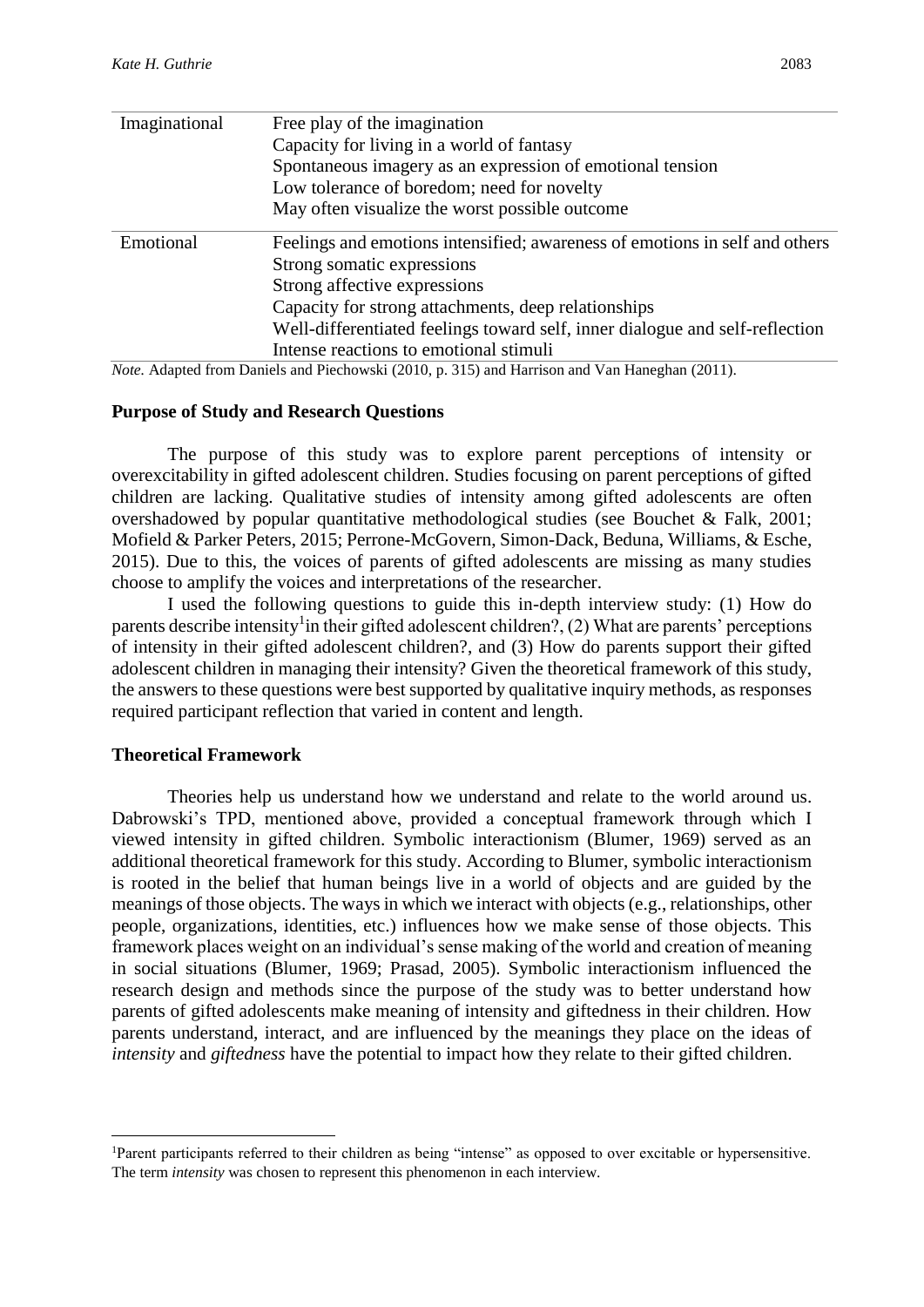#### **Researcher Background**

I came to this research as a doctoral student interested in learning more about how parents of gifted children, and gifted children themselves, view and relate to the five categories of intensity/OE. As an experienced middle and high school math teacher, I had worked with a wide range of gifted adolescents in my classroom. The more I learned about intensities in gifted individuals, the more my perspectives of the characteristics and behaviors of my students changed for the better. I found myself educating parents of gifted children on the five categories of intensities, and they often expressed deep interest and relief in learning that their gifted child was not the only child with these characteristics. Also, I came to this study as a mother. At the time, my child was still in pre-school and although he sometimes indicated glimpses of intensity as it related to his intellectual development, he did not display any extreme characteristics similar to those I had read about in the literature. Aware of my own experiences, I approached this study with curiosity about how parents of gifted adolescents made meaning of their gifted child's intensity.

Additionally, since "there are no 'pure,' 'raw' data, uncontaminated by human thought or action" (Freeman, deMarrais, Preissle, Roulston, & St. Pierre, 2007, p. 27), the use of the first-person narrative throughout the article is purposeful. Researchers are the main instrument in qualitative studies, and the reader should be aware of the researcher's influence throughout the study's design, data collection, and analysis (Wolcott, 2009). Replacing "the researcher" with "I" and other first-person pronouns are intended to reveal my own subjectivity and participation in the study. In the next section, I discuss the theoretical framework I found to be most appropriate for supporting this study's purpose and design.

## **Methods**

To support inquiry of parent perceptions, I designed this study as a basic qualitative study (Merriam & Tisdell, 2016) since I was interested in uncovering and interpreting parents' meaning making of intensity and giftedness. In-depth, semi-structured interviews provided the best method for data collection because of their potential for deep exploration of personal experiences. Although the term "interview" covers a wide range of practices (Seidman, 2012), this study was influenced by deMarrais' (2004) notion of an interview as being a conversation in which both the researcher and the participant work towards a shared meaning. Compared to structured and unstructured interviews, the semi-structured interview approached allowed for each interview to vary according to each individual (Roulston, 2010). All procedures in the study were approved by my university's Institutional Review Board, and I included steps to obtain consent both when I recruited participants and again when we met in person.

### **Participants**

1

This study focused on the perspectives and experiences of three parents of gifted adolescent children (i.e., children  $10-17$  years of age<sup>2</sup>) who described their children as being "intense." Recruitment was purposive and first started with my own personal network. Recruiting participants with whom I had already established rapport also provided the opportunity for rich data collection (Risko et al., 2008)–an opportunity that may not have been be possible for an "outsider" researcher (Roulston, 2010, p. 98). One parent was referred to me by the first participant I interviewed. The study was first introduced to participants over the

<sup>&</sup>lt;sup>2</sup>This age range follows the developmental time period of adolescents according to the World Health Organization (n.d.).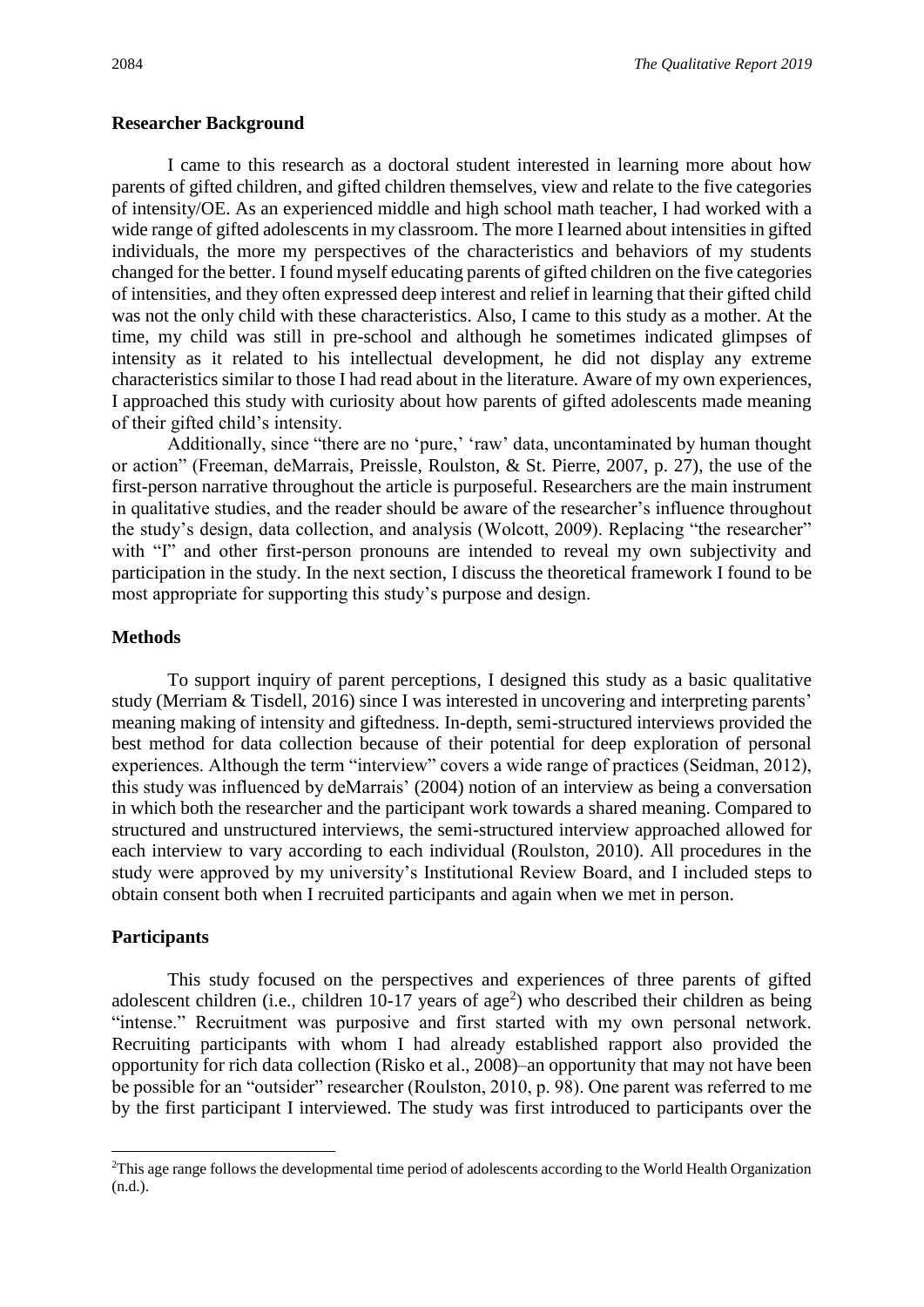phone or by an emailed recruitment letter in which I described the nature of the study and gave an overview of the study procedures. We decided on a day and time for each interview, and a comfortable location was determined by the participants. Each of the participants chose to conduct the interview in their homes while their children were at school. All names appearing in this article are pseudonyms.

## **Data Collection**

To gather parent perceptions of intensity in their gifted children, a one-time 60-minute semi-structured in-depth interview was conducted with each participant. The interviews were designed to allow questions to be "tailored to fit comfortably into the experience" (deMarrais, 2004, p. 53). Prior to each interview, participants completed an online form of the Overexcitability Inventory for Parents-Two (OIP-II; Falk & Silverman, 2016). This 28-item questionnaire asked parents to rate each statement based on how it best described his/her child in relation to the categories of overexcitability, with Emotional OE elaborated as two distinct categories: sensitivity and empathy. I chose to use the OIP-II as an elicitation device in order to focus our conversation on certain areas of overexcitability, specific to each participant's child. For instance, seeing that a parent rated their child high in a certain area, I could ask the parent, "You scored this statement as 'Very much like my child.' Tell me more about that." Sample statements of the OIP-II are address in Table 2. To support our semi-structured environment, an interview guide was prepared prior to the data collection phase of the study (Roulston, 2010). All interviews were transcribed verbatim and emailed to participants for verification. One participant shared additional reflections, via an email addendum, on the day following our conversation.

| <b>Rating scale</b>            | <b>Sample statements</b>                                            |
|--------------------------------|---------------------------------------------------------------------|
| $1 =$ Not at all like my child | Psychomotor OE:                                                     |
| $2 =$ Not much like my child   | My child is more energetic than most people her/his age             |
| $3 =$ Somewhat like my child   | My child feels like her/his body is constantly in motion            |
| $4 = A$ lot like my child      |                                                                     |
| $5 =$ Very much like my child  | Sensual OE:                                                         |
| $NA = Not applicable*$         | My child feels music throughout her/his whole body                  |
|                                | My child is moved by beauty in nature                               |
|                                |                                                                     |
|                                | Emotional OE (sensitivity):                                         |
|                                | My child has strong feelings of joy, anger, excitement, and despair |
|                                | My child can feel a mixture of different emotions all at once       |
|                                |                                                                     |
|                                | Emotional OE (empathy):                                             |
|                                | My child feels other people's feelings                              |
|                                | My child is deeply concerned about others                           |
|                                |                                                                     |
|                                | Intellectual OE:                                                    |
|                                | My child observes and analyzes everything                           |
|                                | Theories get my child's mind going                                  |
|                                | Imaginational OE:                                                   |
|                                | My child's pretend world is very real to her/him                    |
|                                |                                                                     |
|                                | When my child gets bored, s/he begins to daydream                   |

Table 2. *Sample OIP-II Statements*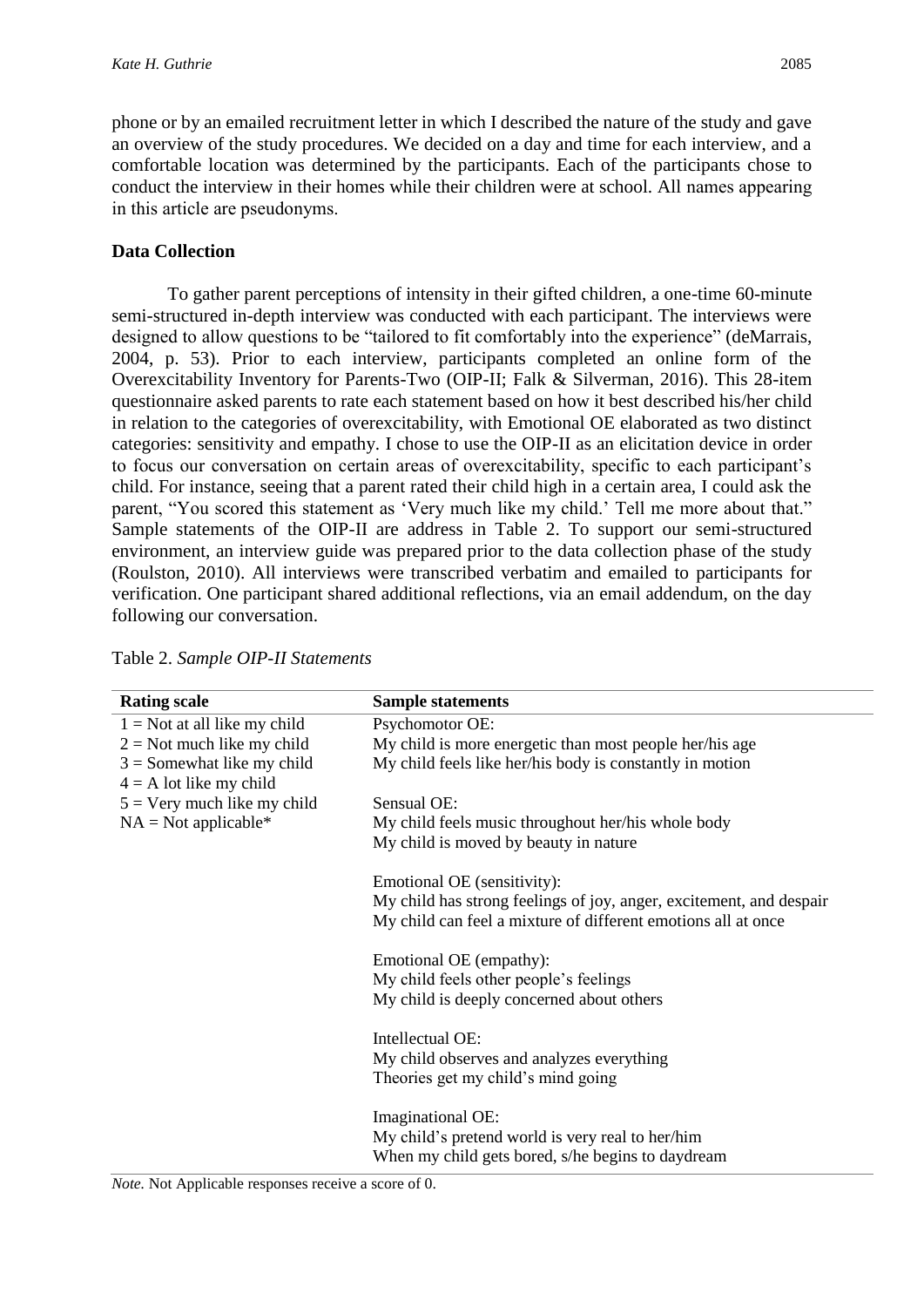## **Data Analysis**

I chose Braun and Clarke's (2006) approach to thematic analysis as the primary analytical approach since themes "capture something important about the data in relation to the research questions and represents some level of patterned response or meaning within the data set" (p. 82). After transcribing, reading, and re-reading each transcript, I completed several rounds of coding using a mixture of descriptive, value, and in-vivo codes. Open coding in this way allowed me to stay close to my data by keeping the data "rooted in the participants own language" (Saldaña, 2013, p. 7). I used MAXQDA 12 for Mac (VERBI Software, 2016), a qualitative data analysis software, to assist with data management, coding, and analysis.

After I completed several rounds of coding, I searched for themes (Braun & Clarke, 2006) by developing thematic categories of codes. I found similarities and relationships among codes and the data they represented and grouped similar codes together. This categorical way of thinking helped me to conceptually frame my data (Freeman, 2017) in order to recognize broader themes among the participant's perspectives and experiences. Table 3 displays a code map of the first iteration of codes and the second iteration of thematic categories of codes.

Table 3. *Code Map of First Iteration of Codes and Second Iteration of Thematic Categories of Codes*

| <b>Second Iteration: Thematic categories of codes</b> |                             |                             |  |  |
|-------------------------------------------------------|-----------------------------|-----------------------------|--|--|
| A. Descriptions of Intensity                          | E. Characteristics of Child | H. Emotional Reactions to   |  |  |
|                                                       |                             | Intensity                   |  |  |
| B. Judgement of Intensity                             | F. Child at School          |                             |  |  |
|                                                       |                             | I. Parent Understandings of |  |  |
| C. Evolution of Intensity                             | G. Parenting Experiences    | Intensity                   |  |  |
|                                                       |                             |                             |  |  |

**First Iteration: Codes (sub-codes are listed in parentheses)**

D. Solutions/Strategies

| A. child is different from   | E. behavior as a young        | H. parent emotions            |
|------------------------------|-------------------------------|-------------------------------|
| others (advanced)            | child/baby                    | H. he also pulls us in        |
| development, late            | E. personality                | H. asking 'do you hate life?  |
| development, comparison      |                               | why is it so hard?'           |
| to sibling(s), not normal,   | E. picky with food            | H. need for therapy/help      |
| not typical to gifted,       | E. creates all these rules    | H. we felt lost all the time  |
| observing other's kids)      |                               | H. we can't handle this       |
| A. parent definition         | E. shies away from nervous    | H. I can't reach him          |
| A. what intensity looks like | things                        | H. out of control             |
| (intellectual, emotional,    | E. maturity                   | H. in control                 |
| psychomotor,                 |                               | H. we didn't understand it    |
| imaginational, sensual)      | E. self-aware                 | H. don't know how to handle   |
| A. child's awareness         | E. meticulous/driven          | this                          |
|                              |                               | H. his intensity drives us to |
| B. asset vs. burden          | E. social                     | another place                 |
| B. school challenges         | E. perfectionistic (afraid of | H. parent cried every day     |
| B. trouble sleeping          | messing up, OCD tendencies,   | H. parent feels failure       |
| B. challenges for parents    |                               |                               |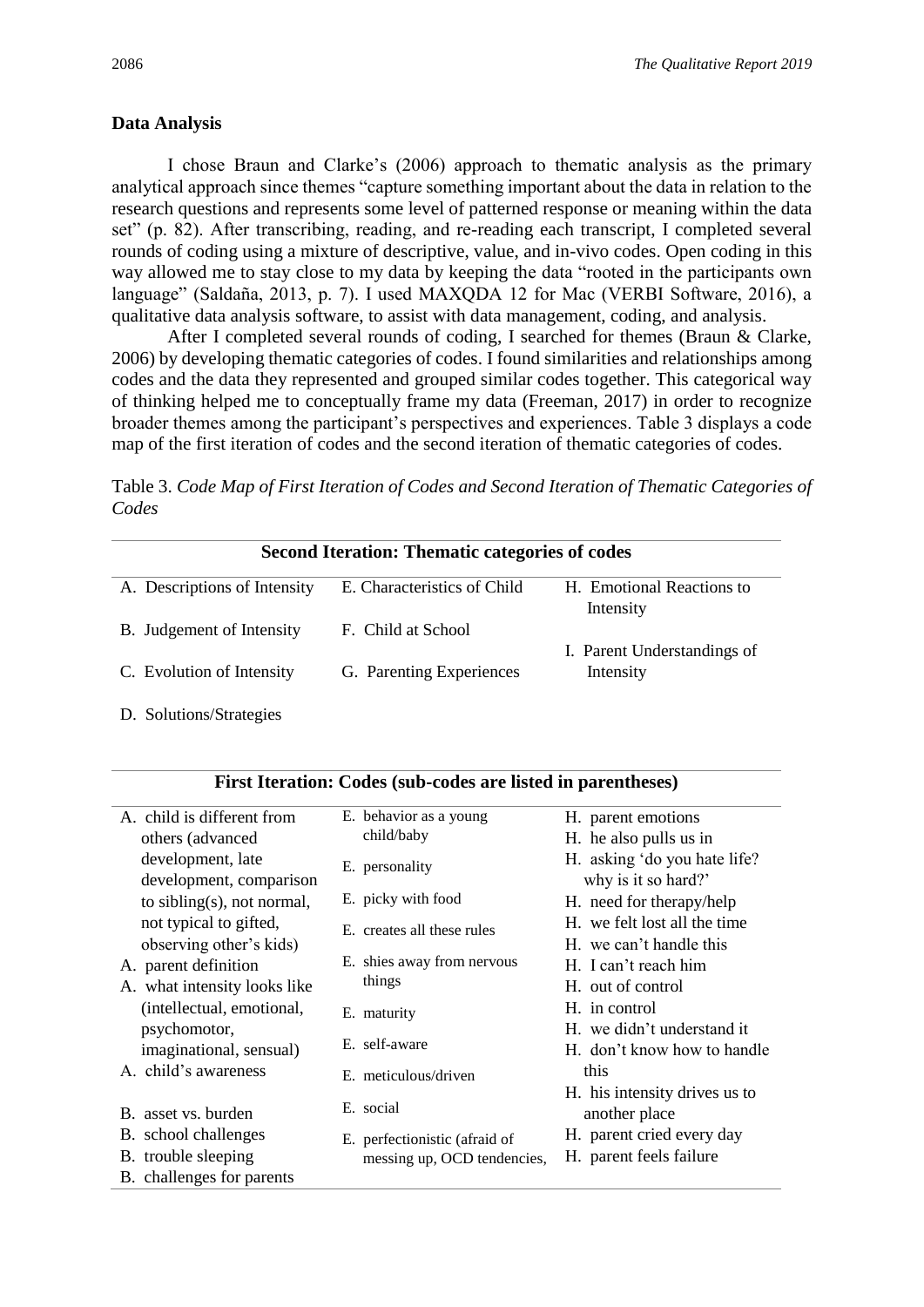- B. stress/anxiety/depression B. disconnect C. lessening of intensity (lessens as child gets older, it gets better!, evolves over time) C. parent views of future (future, we're working on that, parent worries about social acceptance, worried about child) D. solutions/strategies D. school environment D. professional help D. parent-strategies D. child-strategies if not good at it, sense of control) F. school-general F. dream child at school F. handwriting (terrible handwriting, handwriting and interest in English) F. interest in science and math F. advanced classes at school F. improvement at new school F. doesn't want to stand out F. handles school well F. interest/disinterest with school F. teachers love her F. trouble for talking F. school isn't too challenging F. Montessori G. parenting G. nothing is every easy G. was our first kid G. parent coaching G. managing talking at home H. attitude (education, gifted education) I. understanding "giftedness"/intensity I. coupled with like the most amazing with the most challenging I. just takes work I. confidence child will overcome I. dis-equilibrium in development I. we knew something was up I. so that's what I first started noticing I. bright vs. gifted I. relation to others' understanding of intensity (we would tell people, people didn't believe us, asking doctor)
	- G. parenting other children is easier

Next, I looked for patterns and common experiences among each of the transcripts and considered these threads as potential themes. After defining and re-defining potential themes (Braun & Clarke, 2006), I constructed a thematic matrix (Kuckartz, 2014) to demonstrate how each participant's statements reflected each theme. To demonstrate, Table 4 displays an abbreviation of my thematic matrix for Theme 1: Challenging behaviors of intense gifted children. For brevity, only one sample quote supports each subtheme. The cumulative thematic matrix included multiple quotes per subtheme, thus guiding my interpretation of each theme.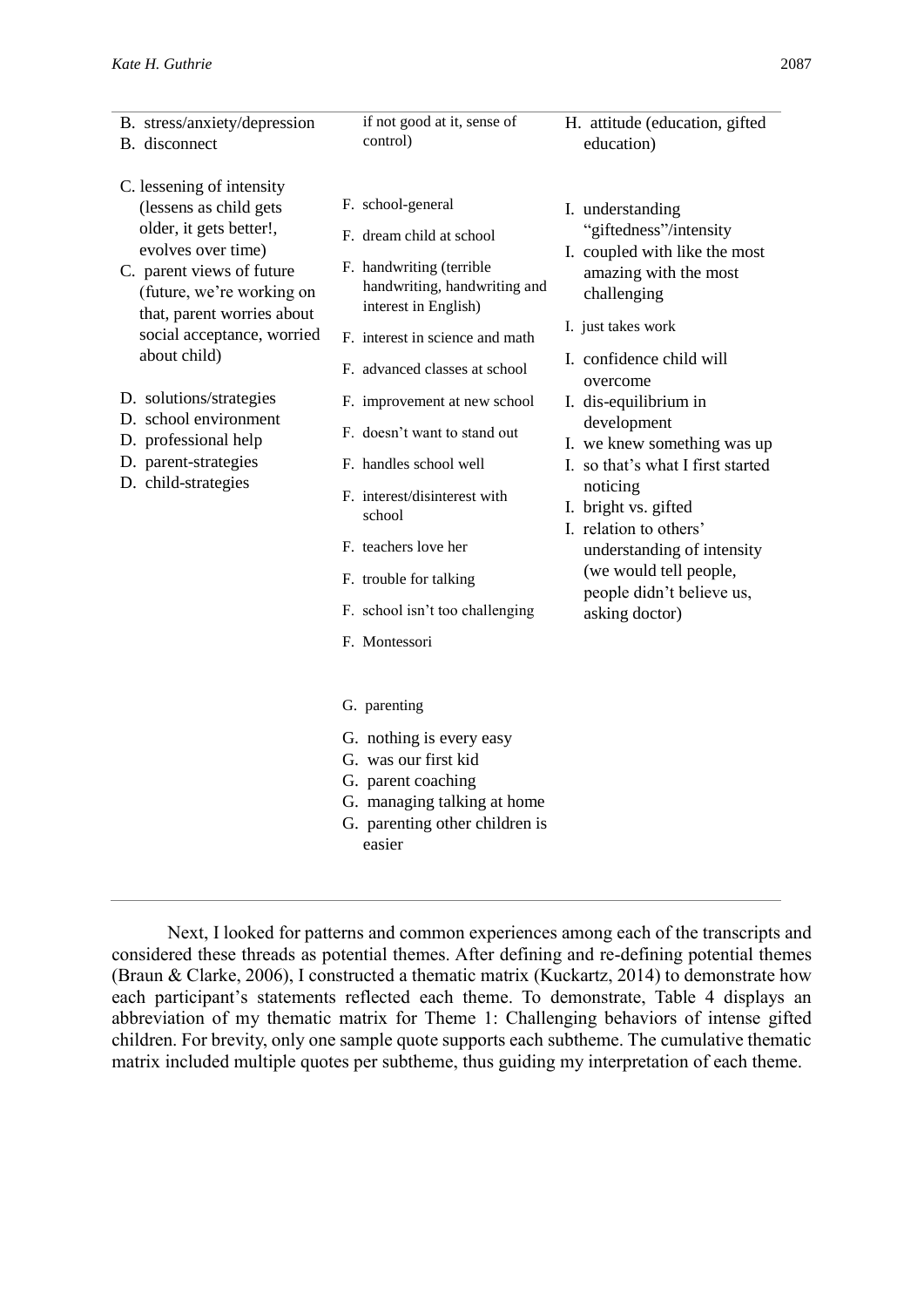| <b>Theme 1 subthemes</b><br><b>Examples found in data</b> |                                                                                                               | <b>Sample quotes</b>                                                                                                                                                                                                                                                                                            |
|-----------------------------------------------------------|---------------------------------------------------------------------------------------------------------------|-----------------------------------------------------------------------------------------------------------------------------------------------------------------------------------------------------------------------------------------------------------------------------------------------------------------|
| Unable to quiet one's<br>mind                             | Constant talking<br>Difficulty relaxing or<br>sleeping<br>Constant analyzing<br>Overthinks simple<br>concepts | "These are the times when we can<br>see what is going on in his head<br>[because he talks all the time], but<br>it's intense for us because it doesn't<br>end."                                                                                                                                                 |
| Emotional<br>overreactions                                | Fearful of the<br>unknown<br>Overwhelmed by<br>spontaneity<br>Excessive worry<br>Overly empathic              | "And he just <i>totally</i> overreacts [it's]<br>a really strong reaction that has<br>happened over and over and over and<br>over and over."                                                                                                                                                                    |
| Excessive need for<br>attention when young<br>child       | Need to be held<br>Extreme tantrums<br>Need for attention<br>from siblings and<br>parents                     | "He has never, <i>never</i> , ever been<br>good with playing by himself. Even<br>as an infantWe couldn't leave him<br>in a room to just playSo when he's<br>bored, he doesn't know what to do.<br>So even though I'm saying like he<br>has all this creativity he has to be<br>near somebody at the same time." |

Table 4. *Abbreviated Thematic Matrix for Theme 1: Challenging Behaviors of Intense Gifted Children*

## **Attention to Qualitative Quality**

Being able to trust the results of qualitative research is important (Merriam & Tisdell, 2016). This study was marked by rich rigor, sincerity, credibility, and ethics, all of which are characteristics that point to high quality qualitative research (Tracy, 2010). Rich rigor is supported by this study's multiple theoretical and conceptual frameworks and appropriate data collection and analysis procedures (Tracy, 2010). Discussing my subjectivity and role as the researcher and being transparent about my data analysis procedures are indicators of sincerity (Tracy, 2010). Credibility was demonstrated in two ways: (1) collecting parents' ratings of their children's intensities via the OIP-II served as an additional form of data collection to support the interview, and (2) I included rich details and used direct quotes within each of my findings in order to "show rather than tell" (Tracy, 2010). Lastly, this study was ethical as its procedures for working with human subjects were approved by my university's Institutional Review Board, and as the researcher, I was mindful of my character and actions when interviewing each of my participants (Tracy, 2010).

#### **Findings**

The findings of this study are organized into three sections. First, I orient the reader by providing an introduction to the participants and their children. Second, I describe how the participants defined intensity in their own words. Third, I present the three themes, and their subthemes, that were discovered from my data analysis procedures.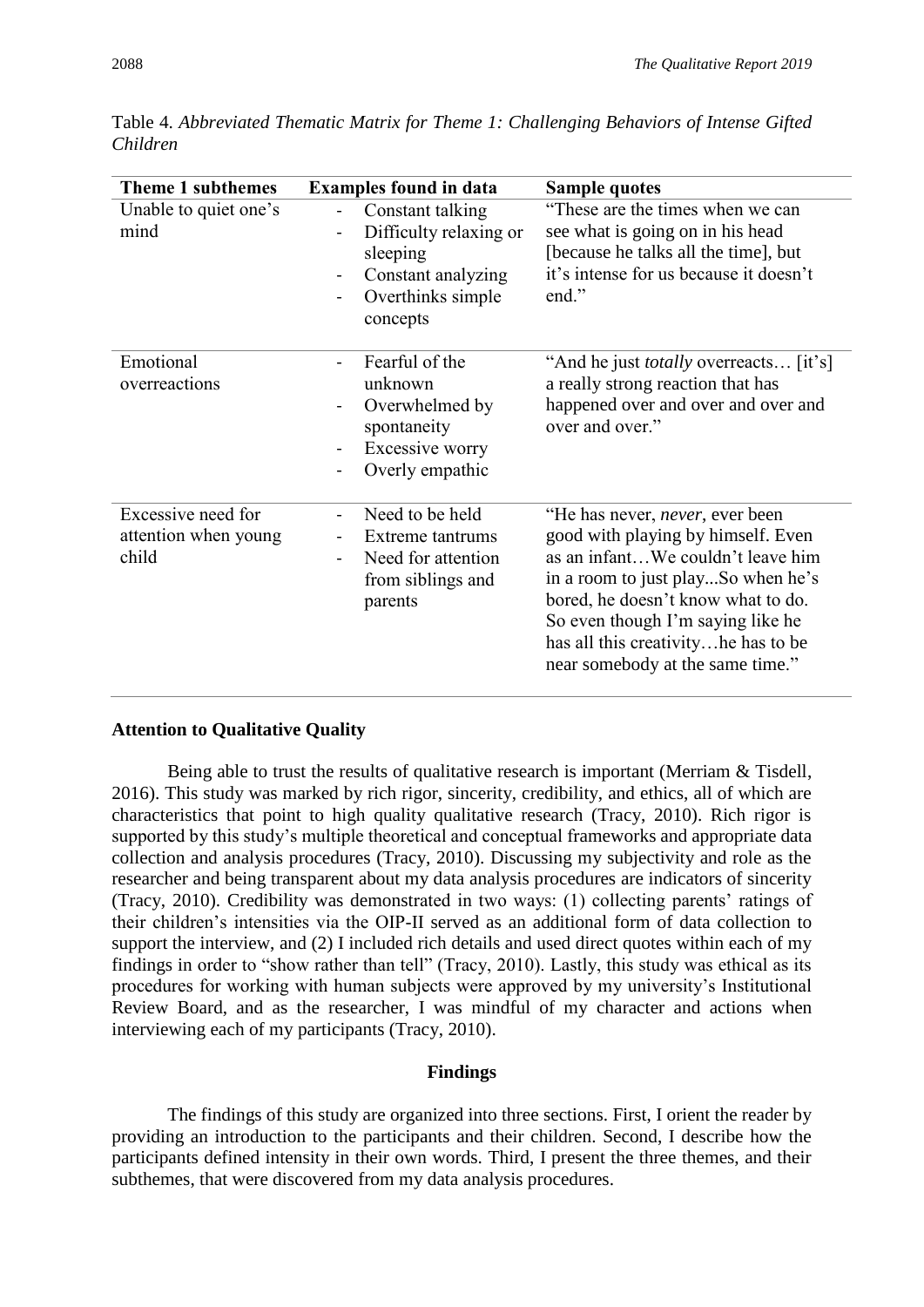## **An Introduction to Participants and Their Children**

Three mothers agreed to participate in this in-depth interview study: Rae (son: Nicholas), Anna (son: Zach), and Mariah (daughter: Laila). In addition to the children receiving some form of gifted or creative education services, the children discussed in this study all embodied the definition of giftedness as asynchronous development (see Institute for the Study of Advanced Development, n.d.). Coincidentally, each of the participants' children were firstborn, and each parent spoke of how being a first-time mom meant that trying to understand their child's intensity was even more difficult. They were not sure which behaviors were normal and which were not. As the children got older, all three attended Montessori school at various stages in the early years of schooling and later transitioned to non-Montessori public and private schools. Two of the mothers reflected how, early on, no one seemed to understand their experiences of parenting. I would like to note that each of these mothers lived in the same city; therefore, they may have had similar experiences with raising children in the same community. A summary of the children's overexcitabilities, as reported by their parents on the OIP-II, are displayed in Table 5.

| <b>Areas of OE</b> |                       |                       |                       |                       |                       |                       |
|--------------------|-----------------------|-----------------------|-----------------------|-----------------------|-----------------------|-----------------------|
|                    |                       |                       |                       |                       | <b>Emotional</b>      |                       |
|                    | <b>Psychomotor</b>    | <b>Sensual</b>        | <b>Intellectual</b>   | Imaginational         | Sensitivity           | <b>Empathy</b>        |
| Nicholas           | Low                   | Typical<br>for gifted | High                  | High                  | Low                   | Low                   |
| Zach               | Typical for<br>gifted | Low                   | High                  | Typical for<br>gifted | Typical for<br>gifted | Typical for<br>gifted |
| Laila              | Low                   | High                  | Typical for<br>gifted | Typical for<br>gifted | High                  | High                  |

Table 5. *Summary of Parent Reports of Their Children's OE via the OIP-II*

*Note.* Results indicate the child's OE compared to the normed population of gifted children.

Towards the beginning of each interview, I prompted the participants to describe what they meant when they said their gifted child was *intense.* Mariah shared how she viewed intensity as being "something that is more than normal. [It's] how a child experiences something to a greater degree than an age mate would." She also mentioned that she believed different children have different "degrees" of intensity. Rae described intensity as the following:

When I think of intense, I guess I think of extreme. [E]verything is at the extreme level whether it's good or bad—temper tantrums are super extreme in a negative way with lots of emotion, but then just plain discourse is also extreme and while there is no negative emotion connected, it's still intense. Nothing is ever simple and after a while, it just wears on you.

Similarly, Anna defined intensity by sharing how she saw it in her son. He talked constantly, had trouble controlling his anger and impulses, and how "his intensity is pretty much *all the time…* Yeah. Pretty much *all* – all the time." How each parent witnessed and experienced their intense gifted children lead to rich discussion and the emergence the following three themes: (1) challenging behaviors of intense gifted children, (2) consequences of intensity, and (3) a parent's search for understanding.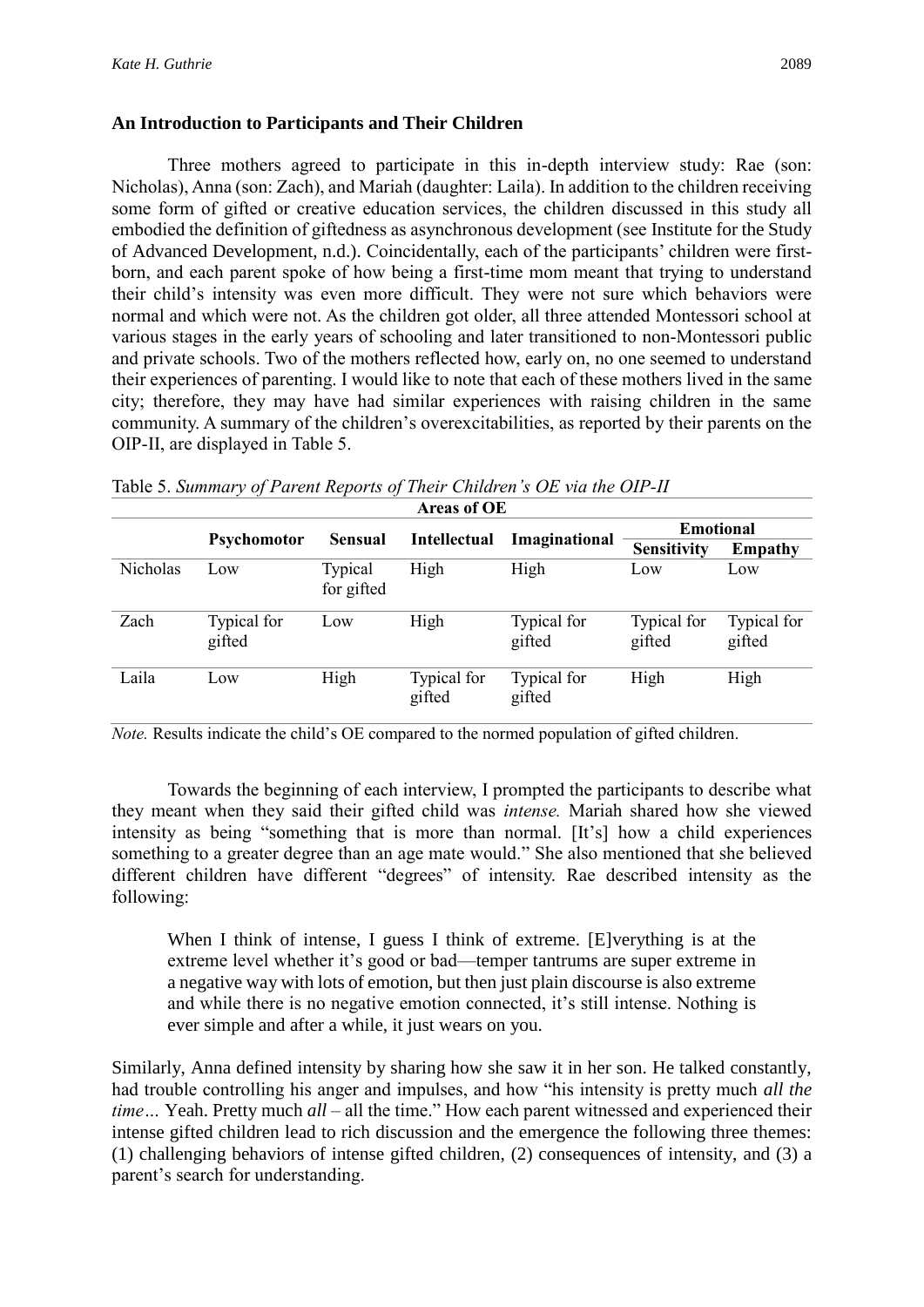## **Theme 1: Challenging Behaviors of Intense Gifted Children**

Navigating the early years of development and schooling was not easy for any of the mothers. As they became more aware of how other children behaved, whether it was friends' children, preschool classmates, or their child's siblings, each of the parents expressed that their gifted child's behaviors were, in Rae's words, "not normal." Intensity was predominantly seen as a challenge for parents and their children because it made even the simplest things, such as a trip to an ice cream parlor or playing with peers at a play date, difficult. In this study, I found the theme of *challenging behaviors of intense gifted children* best represented the myriad of ways in which the mothers felt their children's responses to stimuli were over-the-top and demanding. This theme is best described using three subthemes: unable to quiet one's mind, emotional overreactions, and an excessive need for attention.

**Unable to quiet one's mind.** Parents described how their children's advanced intellect lead to a general inability to quiet their minds. Participants shared: His mind is *always going*. (Anna)

Just thinking, thinking, thinking, thinking, think- thinking. And then like the "What if?" thing. So like, "Well if I do this, then that will happen tomorrow, and then that will happen the next day," and then you know ten steps down the line and, "Oh my gosh - what if I don't get [this work] done in time and it's–I have to do it at school or something. (Rae)

And for the two of the children, their constant thinking translated into constant talking:

These are the times when we can see what is going on in his head, but it's intense for us because it doesn't end. We deal with it by [implementing] silent breaks where he's not allowed to talk…He does not like these silent breaks, but we need them. (Rae)

He demands *a lot* or like *space* and attention… And he talks constantly. Like he just never, never stops talking. (Anna)

For parents, these behaviors were challenging to manage when their children were young. Their children's advanced intellect and verbal abilities were unlike those of their friends' children. They felt that from a very young age, their children's mental capacities created storms inside their minds that were difficult to calm.

These behaviors complicated daily life such as bedtime routines, family dynamics, and even the atmosphere of their school classrooms. With Nicholas, Rae described a time in which, after learning about black holes, Nicholas would lie awake at night and get wrapped up in his fear that the world was going to spin too close to a black hole. Rae remembered telling him, "Dude, man. You're 3.5 [years old]…The world doesn't have to be this intense for you." Mariah, too, claimed that her daughter had difficulty settling her thoughts and calming her mind so much so that it took her a long time to fall asleep at night. With Zach, Anna commented, "[None of my other children] can talk, because *he* talks all the time…It's just constant 'BLAH BLAH BLAH BLAH!' all the time. It really is." And, his constant talking was seen as a disruption in his Montessori classroom.

With analytic prowess and an active imagination, being an intense gifted child meant that the children described in this study experienced their inner worlds differently than other children. Their mental capacities far exceed those of their siblings or their peers, and the parents in this study admitted that these behaviors were especially difficult when their children were young (e.g., from toddler age to elementary school age).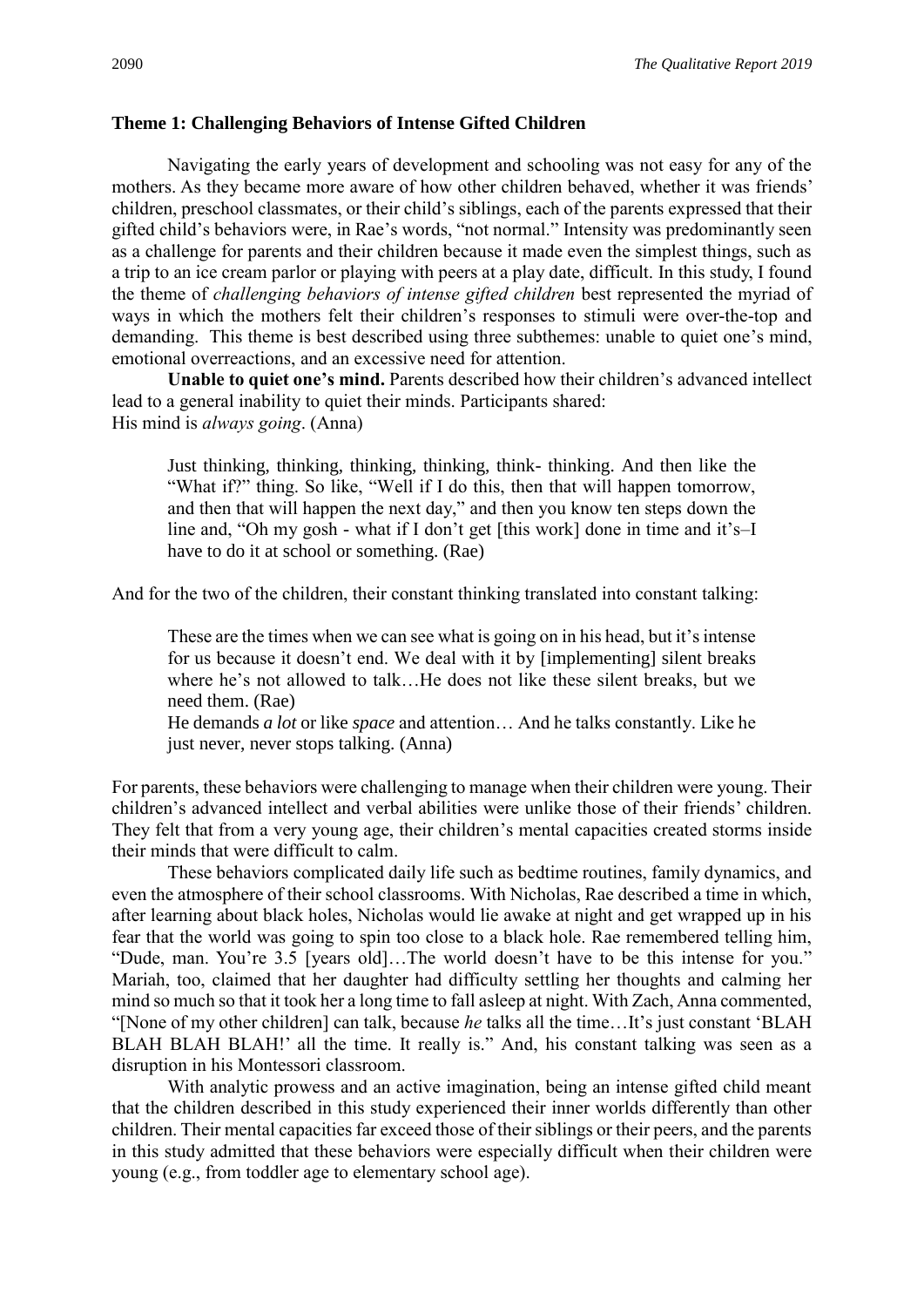**Emotional overreactions.** The children's inability to quiet their minds also contributed to what the parents described as emotional overreactions that were unusual for children the same age. As I spoke with each of the parents, they all described how their children seemed to emotionally overreact to typical or normal stimuli.

Once he felt like he wasn't safe, he just *lost it* and started screaming every bad word he could think of which was just like calling him[self] *stupid*. [He] just lost it. (Anna) He was like, "I was talking to the mailman, and I - I just - I just felt like I was never going to see him again." And he would like feel that for two weeks and I would be like, (pauses) "He's depressed! He's depressed!" (Anna) [Simple] transitions are *very difficult* for her. So, once she's able to, you know, get used to a new environment, then she's okay, but it's very anxiety ridden. (Mariah)

For Nicholas, Rae described how his excessive worry and inability to handle spontaneity was sometimes too much to handle. For instance, she shared a memory of surprising him with wanting to take him for ice-cream one day after Kindergarten. She was excited to enjoy a sunny afternoon with her son, but Nicholas quickly began crying. She recalled turning around to ask him what was wrong, and the described his reaction:

He's like (mimics Nicholas's dramatic, distraught voice), "Well. Do you notice how sunny it is outside?" and I was like "Yes! That's the point - to get ice cream." And he was like, (mimics Nicholas' dramatic, distraught voice with a gasp) "Well because the sun is so strong it's probably going to melt my ice cream fast–too fast. And I'll have to lick it faster in order for it–so it won't drip– and then I'm going to get that thing. What's that thing that makes your head hurt?" And I was like, "A brain freeze?" and he was like (continues dramatic voice) "Yes. I might get a brain freeze. I think it's a bad idea. Do you think instead we can get something like a donut that won't hurt my head?" (Rae)

The parents were clear in that their children seemed to be always like this–constantly experiencing extreme emotions. These emotional overreactions demonstrated how, in some cases, their children's emotional development lagged behind their intellectual development. This sense of being out-of-sync caused confusion for their children. They either had trouble understanding what they were feeling, or their emotional responses were so intense, that their intellect could not make sense of their reactions. These behaviors were challenging for the mothers because they created stressful environments in the home, and the mothers had a hard time coaching their children how to reasonably respond to emotional stimuli.

**Excessive need for attention.** Another subtheme I found was the children's need for excessive attention. Although this subtheme was not as robust as others, it gave unique insight into how parents perceived their child's intensities. All three children were described as having an excessive need for attention. For example, when Laila was a baby, her excessive need for attention manifested from her sensual intensity. Mariah described Laila's need to be held as extreme and shared how her daughter's need to be touched, or "on her body," at all times was exhausting as a first-time mom. For Nicholas, Rae described his excessive need for attention as being expressed in his inability to play by himself. If he was not being intellectually stimulated, he became bored and frustrated which lead to multiple tantrums a day. Zach, too, was constantly seeking attention from his siblings and parents. He would try to get their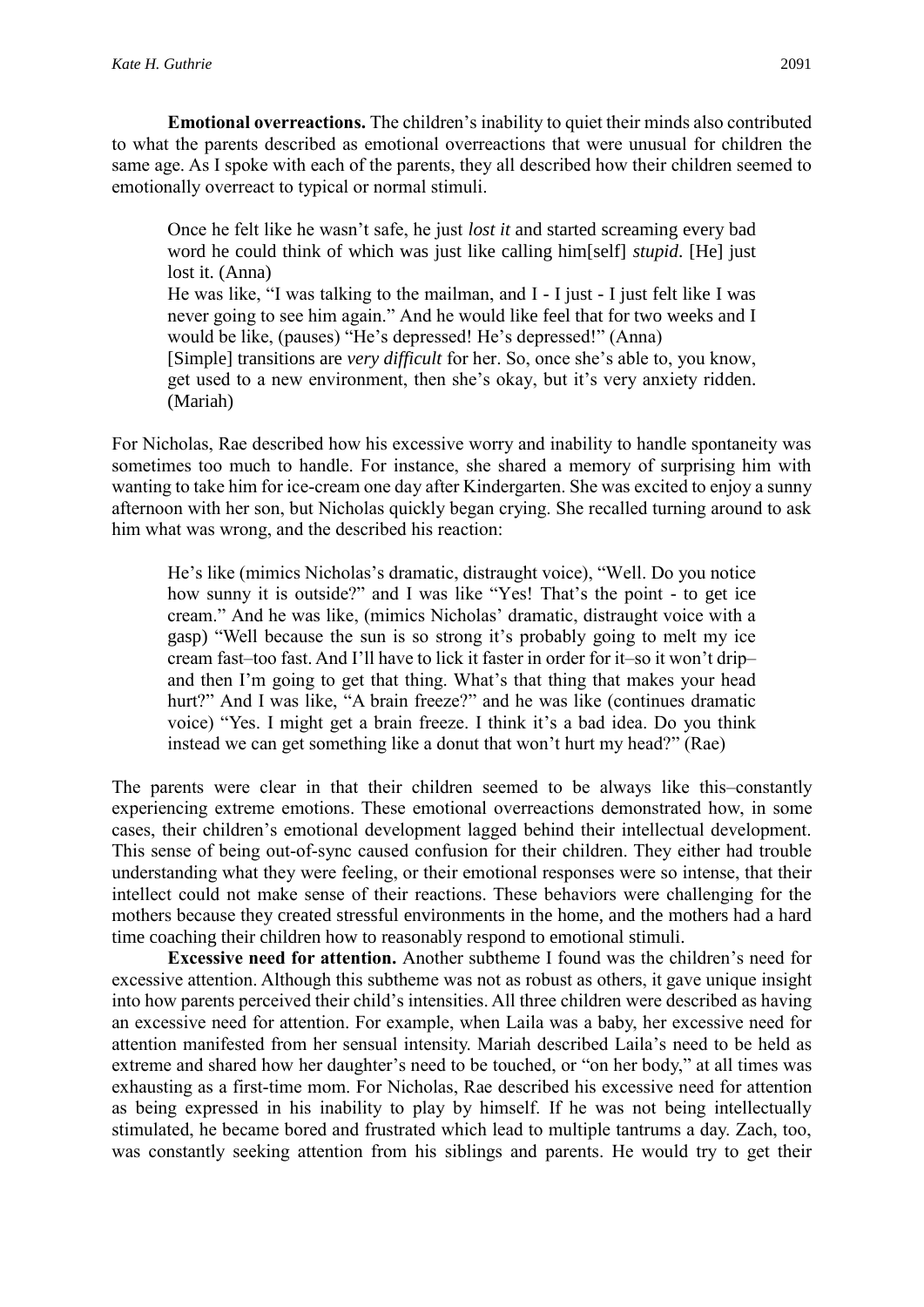attention by his constant talking. Anna noted how Zach claimed that talking – the constant sharing of what was on his mind – made him "feel better."

This constant need for attention was draining for the mothers and other family members. The need to be touched, played with, or heard *all of the time* was a lot to deal with as a mother. Each of the children in this study had younger siblings, and the mothers commented how their intense gifted children, each of them first-born, were unlike their younger brothers and sisters. In Anna's words, parenting Zach "made the other children seem *really easy*." For Anna and Rae in particular, beyond the fact that they gained experience as a parent as they had more children, parenting Zach and Nicholas' younger siblings was easier because their younger siblings did not have intensities in the ways their first-born children did.

## **Theme 2: Consequences of Challenging Behaviors**

The challenging behaviors mentioned above undoubtedly led to stressful experiences for both the children and their mothers. Although gifted education literature acknowledges how asynchronous development creates unique challenges for gifted children and individuals, less attention is directed to understanding the parent perceptions and experiences of their children's development. In this study, I found the theme of *consequences of challenging behaviors* best represented the ways in which the mothers claimed intensities impacted their children's relationships with other children and performance at school. Their children's intensities also affected each participant's sense of competence as a parent. This theme is best described using four subthemes: child struggles to connect with peers, difficulties for the child at school, intense emotional reactions in parents, and parents feeling isolated.

**Child struggles to connect with others.** The parents I spoke with felt their gifted children's advanced intellect, unique interests, and heightened awareness influenced the ways in which they interacted with other children. Laila was always very quiet in her school classrooms, and both Zach and Nicholas avoided playing with large groups of other children. Perceived as unusual for their age, parents shared stories that demonstrated how their children did not play with other children the way they expected:

I remember very clearly… He was probably like three, and we went to [a museum.] We looked at all the dinosaur bones and it was so *awesome* and everything was *great* until we got to the kid area and he was just like (mimics child's frozen face), he just *froze*, and was like "Let's leave. Let's get out of here." Because there were a bunch of kids running around. They were acting crazy and he was just like, (whispers) "Ohh. Let's get out of here right now." (Anna)

"He doesn't care if any kids like him or not. And all these kids follow him because they've been interested in what he's doing…He'll play with them, but he doesn't *notice* [them]. It's so weird." (Rae)

In talking with the parents, I caught a glimpse of how they were concerned for this children's social development. They described their children as "observers," not interested in interacting with other children their age, and they were worried that a consequence of this behavior would be trouble finding like-minded peers in school as they grew older.

**Difficulties for child at school.** The children's expressions of intensity also translated into experiencing difficulties a school. Although many assume that children with advanced intellect and achievement find school to be easy, for some gifted children, this is not the case. For example, even though their children's intellect was more advanced than their classmates, they had trouble with learning foundational skills: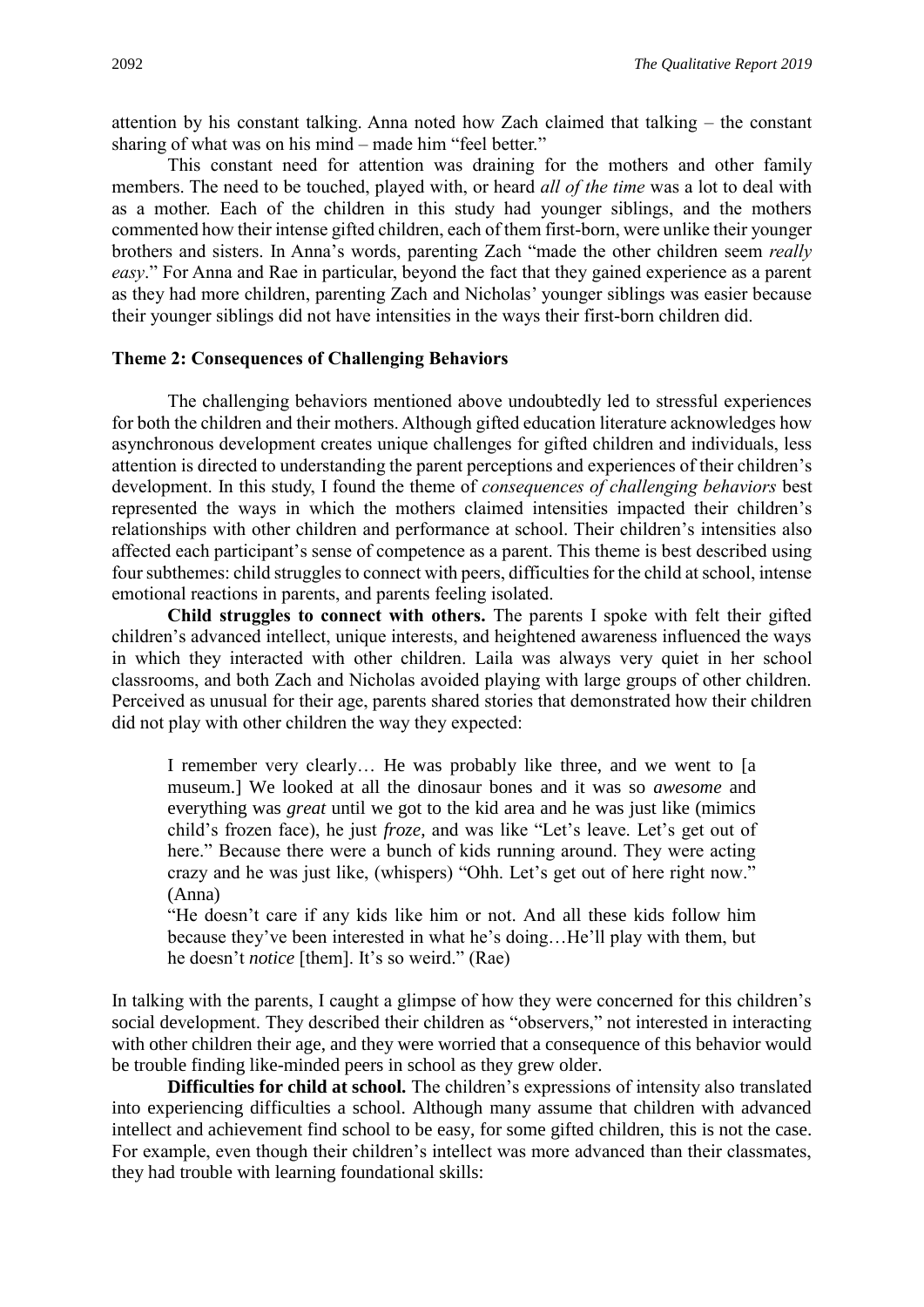And so finally he was like five, and he was just so angry, and homework was causing such a problem because he had to write. And he was like, "It's because I might have to–I probably will mess up. Because my hand doesn't make as small as I need it to. And I'll probably mess up. And I'd have to erase it and do it again. And it's just not right the first time." And I was like, "Oh my gosh!" and then the same thing with reading… And so he would refuse. He told us from as long as since we can remember that he refused to write until he knew he could do it right. And he also refused to color. He never colored because he couldn't stay in the lines…Where all these other kids are like "Dee nee nee nah," Nicholas would just be like "Whatever. I'm done." He hated it. (Rae) [He] had trouble with the handwriting and stuff and so he like, anything that he doesn't - so he's that kind of person where if it's not easy for him, he doesn't

want to do it. So if there's any kind of hang-up about anything, he's like "Nope! Not doing it." (Anna)

Furthermore, I found the parents felt their children's intensities affected how they were perceived by teachers. For example, Laila's preference to observe, her sensitive emotions, and her advanced intellectual ability made the classroom environment difficult for her to navigate. Attention from teachers and classmates made Laila uncomfortable, and so she kept to herself. This meant her advanced abilities went unnoticed at first, and Mariah had to consistently advocate for her daughter to convince the teachers to consider Laila for gifted identification. Anna, too, had to advocate for her son and expressed her concern for how traditional schooling would be quick to focus only on Zach's weaknesses and overlook his strengths.

Despite the fact that their children had documented advanced intellectual development, the parents felt their children's uneven development in other areas overshadowed their gifts and talents. All three of the children discussed in this study were presently considered "successful" in school, but their parents shared how the children's early years of school were not always easy.

**Intense emotional reactions in parents.** Throughout each of the interviews, parents described situations in which they felt their child's intensities created deep emotional responses in them as mothers. When the children were very young, parents reported having a hard time supporting their children. "He produces emotional reactions in us that we have a very hard time controlling" (Rae). "You think as a parent, you're doing something *wrong*" (Mariah).

Learning how to respond effectively was difficult, and sometimes, the parents expressed feeling a sense of guilt. They reported that the amount of attention their intense gifted children needed at times would pull them away from giving attention to their other children. Despite their own efforts of trying different parenting strategies and eventual mentoring from professional therapists, connecting with their children sometimes seemed impossible. It was as though their children's intensities created a barrier that parents had trouble breaking through. For the three mothers in this study, raising intense gifted children was exhausting.

**Parents feeling isolated.** Especially when their children were young, parents shared how they felt isolated in their experiences of raising their children. Other parents and family members did not understand, which left the mothers of this study feeling alone.

I think like when you don't know what something is, and you don't have the tools for how to handle it, then you don't handle it well. Um, because you don't know what to do. And so, we felt lost all the time. Like, "We don't understand." And nobody believed us either. And we kept telling people. And we were like, "They don't believe us." Because at the same time, he is so–He is a dream child in school. So, the teachers don't see it, you know?... They *see* the way he talks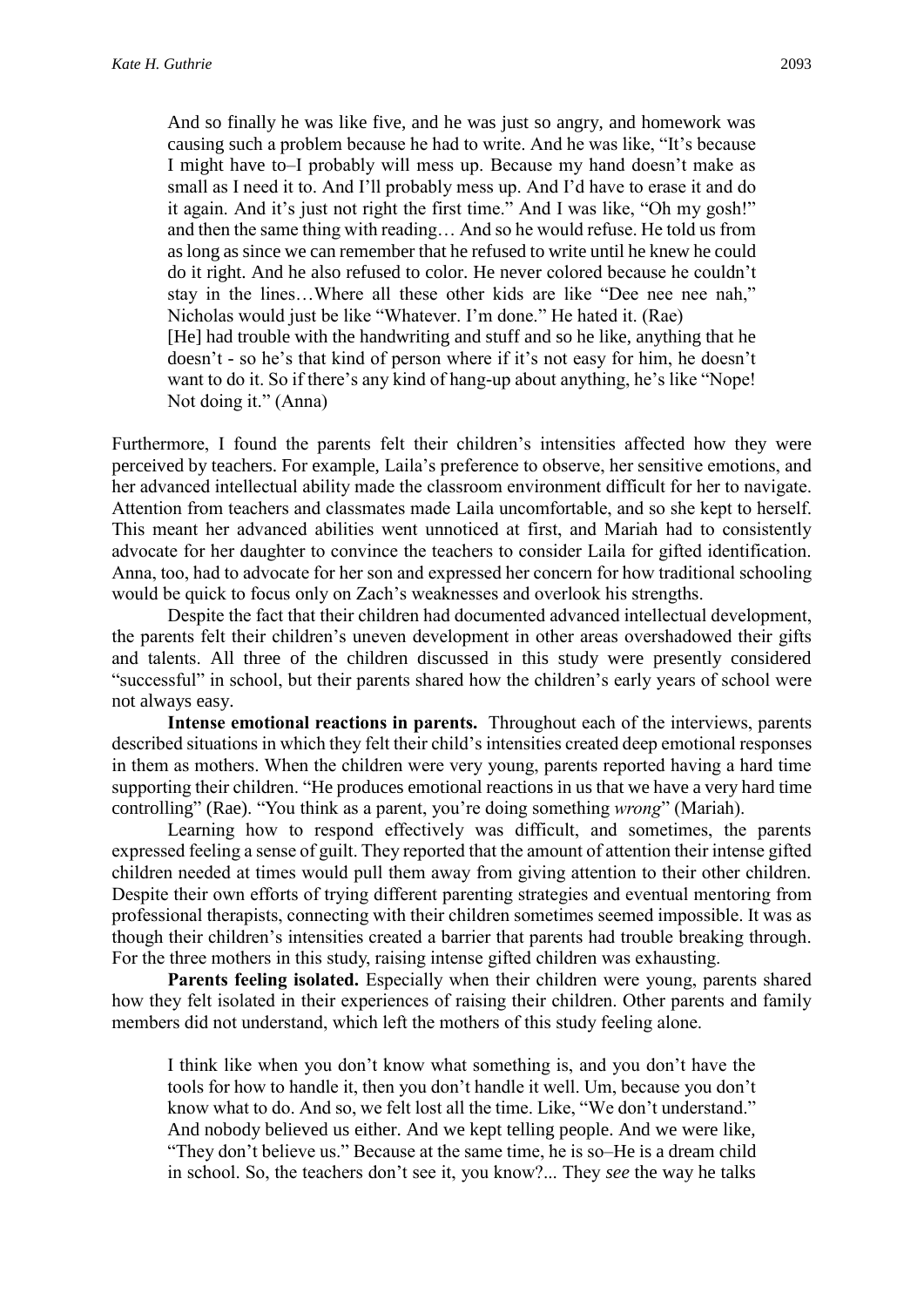and the way he does things that he's definitely gifted but they don't see the intense side… And so we kind of felt lost all the time and that nobody believed us and we were just imagining things. And I was like, "We are *not* imagining things!" And then um, so in the end, I'm not a person to let things just keep going. So, I was like "Man, we're getting help. I've exhausted all of my tools, and so we're getting help." (Rae)

As a child, he was like a *nightmare*. And, you know, you're searching for someone going, "*Help me*!" You know… And so, I was like, "*University*! What kind of programs do you have to help me figure out what's going on with my child?!" (Anna)

Even Mariah, who was well versed in characteristics of gifted children, felt she was the only one who could give herself advice: "I almost had to like pep talk myself. Like, 'Okay. So, *you know* really smart children are more intense. They're more emotional…It's not just that they're *smarter*. They're all of these other things that they're *more of.*'"

Not only did intensities have direct consequences for Nicholas, Zach, and Laila, but their children's challenging behaviors also influenced the experiences of their mothers. The combined experiences of not being able to understand their children and not being able to help support their children eventually became too much for the parents and they began to search for professionals in the area who could help, as described in the final theme.

#### **Theme 3: A Parent's Search for Understanding**

The challenging behaviors and consequences of those behaviors were undoubtedly stressful for each of the parents. The gifted children of this study were different than children described in traditional parenting resources, and Rae, Anna, and Mariah shared how difficult it was to "reach" their child. They did not know why their children experienced the world in the ways they did. And as their children grew older, they learned that there was actually very little they could do to decrease the ways in which their gifted children experienced their intensities. In this study, I found the theme of *a parent's search for understanding* to represent stories of the mothers' journeys to better understand the unique and intense behaviors of their children. This theme is be best described using two subthemes: connecting intensity with giftedness and finding support.

**Connecting intensity with giftedness.** The mothers I spoke with shared how once they started to make connections between their children's behaviors and giftedness, they found a sense of relief. For example, Rae told a story of how she attended a parent meeting when Nicholas first started at his local public elementary school. She had inquired about the school's gifted program, and at the start of the meeting, she recalled a school representative telling all of the parents in attendance, "You think you want a *gifted* child, but what you really want is a *bright* child." She was handed a paper that described 'bright vs. gifted' children, and referring to the paper listing characteristics of gifted children, Rae described her reaction:

I was looking at it going, "Oh my gosh!" and I could check like almost all of them off. And I was like, "Oh no. This is what it is." That was the first time I connected the um - the *intensity* to it. Because I hadn't understood the *intensity* component at all. And then when I saw that, I was like, "Awe." And it was also kind of a relief, like "Ah. Alright. Ah! It makes sense now." But that was a big deal to me. That piece of paper.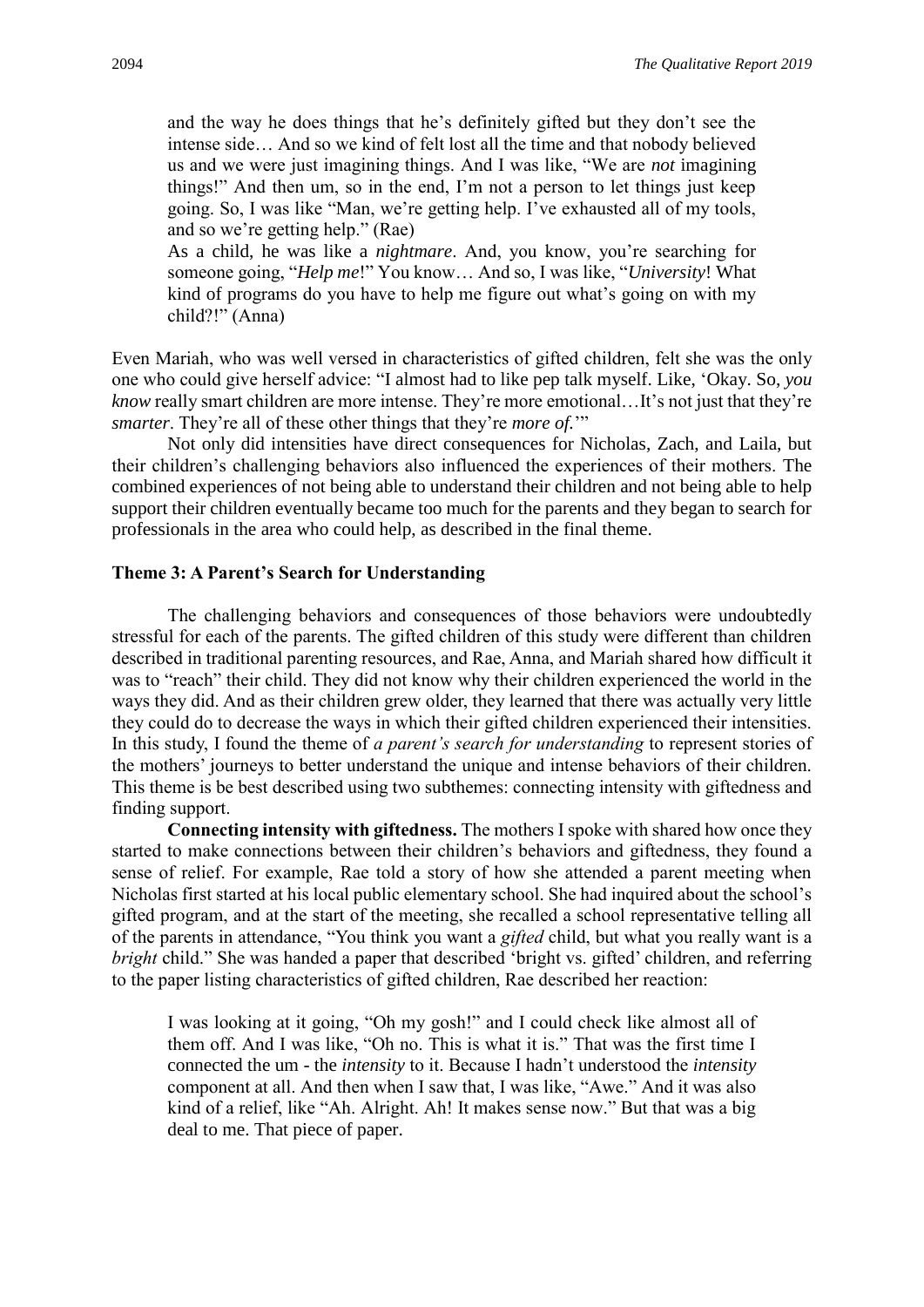For Rae, this was a defining moment in understanding Nicholas' behaviors and how they connected to aspects of his advanced intellect.

Mariah experienced her connection of intensity to giftedness differently. She had a background in gifted education and was familiar with common characteristics and expressions of giftedness. After recognizing some of Laila's advanced intellectual abilities and sensitivities, she actively searched for books and articles regarding intensity and overexcitability. The more she understood about her daughter's behaviors, the more confident she felt in supporting Laila. Yet, her knowledge and experience with gifted children did not mean that raising Laila was easy. Mariah felt more empowered to share her experiences with other parents who also struggled with understanding their gifted children. Connecting with other mothers was "very liberating" for her.

From speaking with these mothers, I gathered that just the recognition of the asynchronous development helped each parent better empathize with their children. They started to accept their children's out of sync development as being typical for gifted children.

Finding support. Through their active search for knowledge, each of the parents reported helpful strategies for supporting their gifted children's intense behaviors. The primary source of support mentioned by all three of the parents was professional therapy or counseling.

I think, "What if she hadn't had [therapy]?" Well, it would be *way worse*. (Mariah)

[His therapist helped by] giving him tools to deal with his own emotions…We'd go together, and then we would go out [of the room]. He'd be in there, and they'd talk and everything. She was able to reach him. (Rae)

In general, the therapists were able to empathize with each child, validate their experiences, and suggest methods of self-regulating emotional overreactions. The support from professionals who specialized in working with clients with asynchronous development was invaluable, both for the children and their parents.

From the professional therapy, parents learned how to adapt strategies to help their children understand and manage their intense behaviors at home. For example, Rae explained how she and her husband focused on "bringing down the 'what if factor' and the 'unexpected factor" for Nicholas. Since Nicholas had difficulty with his fear of the unknown, Rae and her husband would try to recognize how many unexpected things would happen in the day. They would also purposefully plan changes to their family routine, such as stopping by a local donut place or a playground on the way home, and say out loud, "Unexpected!" Implementing these strategies at home was difficult for parents, especially because each stage of childhood development brought new challenges.

The mothers in this study reported they had to continually research new strategies as their children grew older. Yet overall, the parents felt their children's intensities became easier to manage over time. In Maria's words, "It just takes work."

#### **Discussion**

Intensities in gifted children have been known to manifest in challenging behaviors, and thus Theme 1's findings are confirmed in the literature. Gifted children's fear and anxiety can be attributed to the gap between cognitive and emotional development. Those who have high Intellectual and Imaginational OE may have more frequent or prolonged experiences of insomnia and fear of the unknown (Harrison & Van Haneghan, 2011). High emotional OE may also be demonstrated as an intense concern for others, timidity and shyness, fear and anxiety, difficulty adjusting to new environments, and intensity of feeling (Tucker & Hafestein, 1997).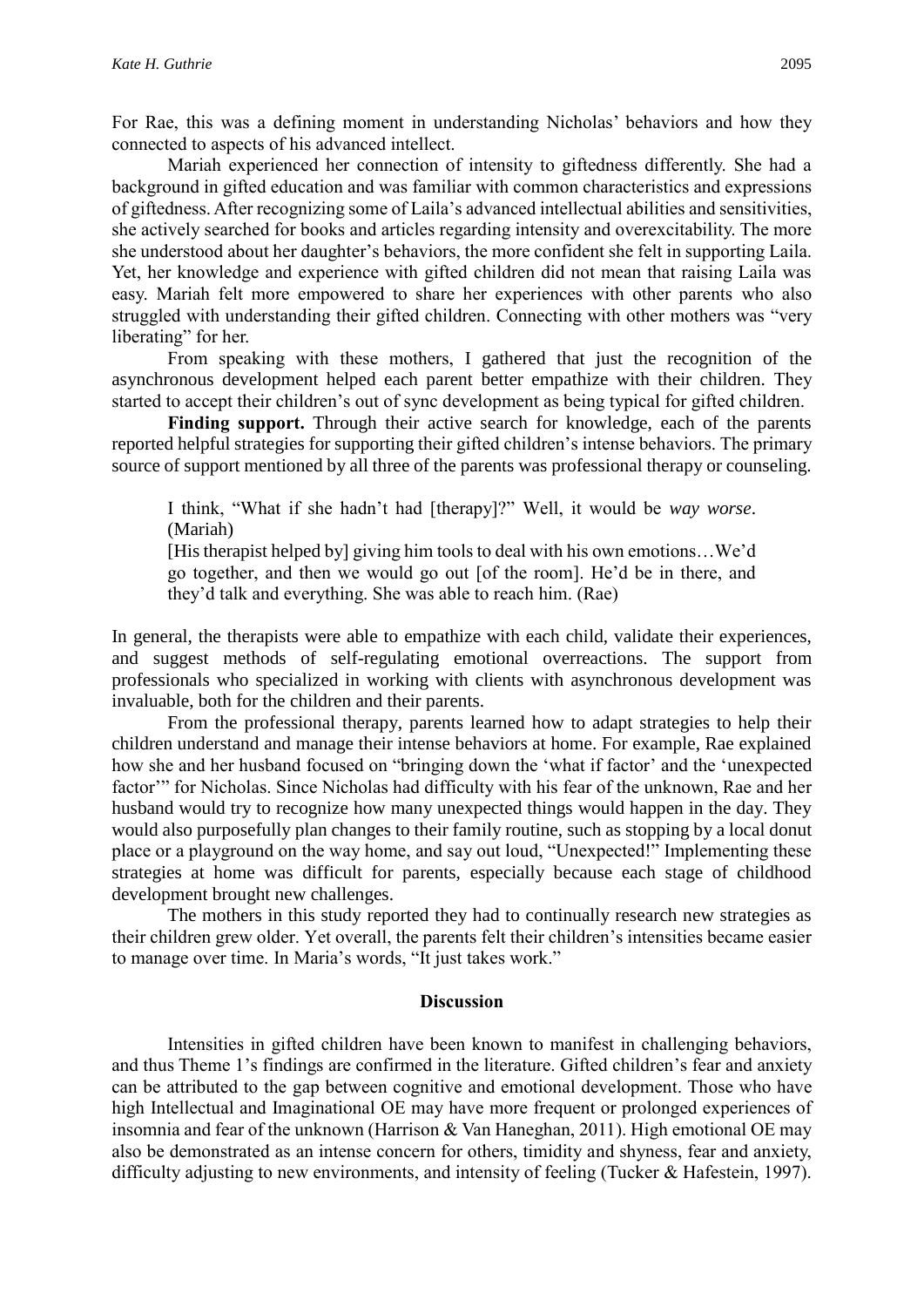These behaviors relating to Emotional OE, in addition to behaviors associated with Sensual OE, are more commonly found among gifted females compared to males (Bouchet & Falk, 2001).

Since gifted children are often touted for their advanced academic or creative abilities, extreme behaviors can be frustrating and confusing for parents and teachers (Fonseca, 2011). Adults cannot assume gifted children "know better" or that they easily learn social and emotional skills as quickly as they grasp advanced academic concepts due to asynchronous development. In the words of Silverman (1997), renowned for her work in the social and emotional development of gifted children, "Developmentally advanced children, like the developmentally delayed, are at risk in a society that prizes sameness" (p. 38). A gifted 12 year-old may have the intellectual capacity of a 22-year-old but with the emotional intelligence of a 6-year-old. Although giftedness often implies a sense of *advanced* development in certain areas, it may perhaps be better described as *complex* development (Silverman, 1997). Gifted children often do not develop at the same pace in each area (e.g., physical, emotional, etc.; Silverman, 1997).

Aspects of Theme 2 are also supported by literature. Because gifted children have qualitatively different experiences of the worlds compared to their non-gifted peers (Fahlman, 2004; Peterson, 2009), making friends with other children is often difficult. Common social issues resulting from asynchronous development include experiencing cognitive adolescence much earlier than their same-aged peers (Moon & Dixon, 2006) and feeling out of place among their peers (Delisle & Galbraith, 2002). Their heightened sensitivities and awareness of their differences from their same-aged peers may lead to further dissonance and emotional stress (Bailey, 2011). For gifted youth who have unique intensities, navigating childhood and adolescence poses additional social challenges, especially since traditional school curricula and grade levels are organized by the physical age of the child rather than intellectual ability. Thus, deep friendships among intense gifted children are rare. For many gifted adolescents, "the lack of uncomplicated access to true peers – others who are like them intellectually, socially, emotionally – may effectively stunt social/emotional development" (Jackson & Moyle, 2009, p. 62).

Intensity and sensitivity are also considered "sisters" to perfectionism (Silverman, 2007), and may cause issues in the classroom. For Nicholas, his writing abilities were considered to be delayed compared to his same-aged peers. He knew what the perfect letter or word *should* look like, and he was not satisfied with producing anything less, and thus took longer to write than most kids.

Not only did each of the children experience consequences of their behaviors, but so did their parents. Raising extraordinary children brings with it some extraordinary challenges including understanding the child's unique gifts and abilities, coping with intensities, sensitivities, and perfectionism, and dealing with a general lack of public understanding and responsiveness of gifted children (Silverman & Kearney, 1989). A parent's journey toward understanding their child's asynchronous development paired with their own feeling of a 'lack of true peers' (e.g., other parents who have similar experiences) can leave a parent feeling frustrated and alone.

Theme 3 is supported by literature that advocates for special considerations for parents raising intense gifted children. Intensity can be the driving force behind a child's ability to achieve amazing things (Fonseca, 2011), but intense behaviors can be hard to deal with as a parent (Silverman & Kearney, 1989). One of the outstanding myths about gifted children is that they are easier to parent than other children because their advanced intellectual abilities make them seem as if they are older than their developmental age (Davis, Rimm, & Siegle, 2011; Moon & Dixon, 2006). But for a parent who is unaware of the inner world of an intense gifted child, understanding his or her unique needs does not come easy. In the words of Daniels and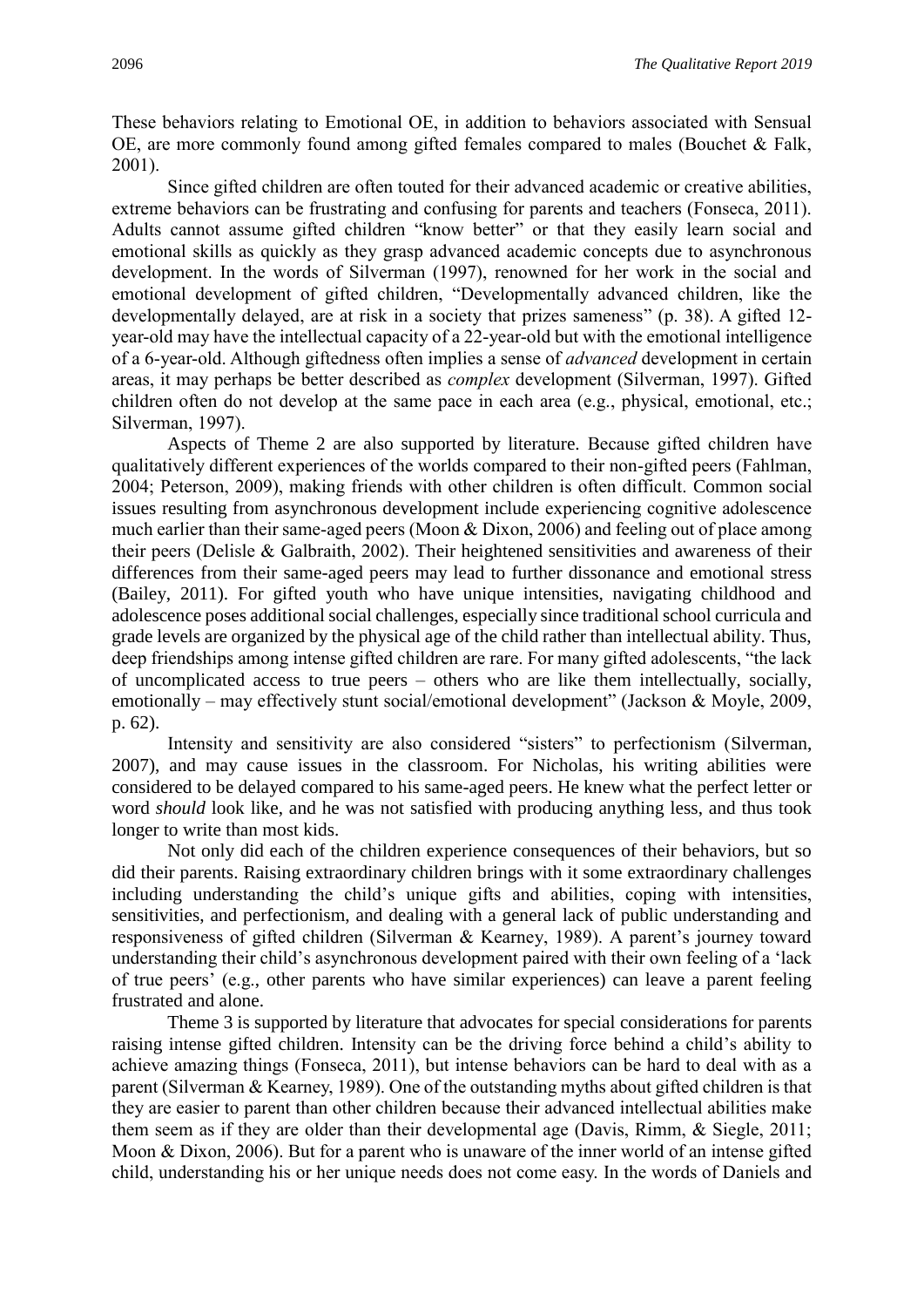Meckstroth (2009), "Gifted children can be exhausting, demanding, and perplexing enigmas. They often amaze, delight, and confound the adults who know, love, and teach them" (p. 34). Providing educational opportunities for parents to learn about giftedness and intensity and how to help children manage their intensities as they grow may be beneficial in supporting parents raising gifted children.

Although there was much agreement between this study's findings and the literature, this study is unique in two ways. First, recent qualitative studies with parents of intense gifted children is currently lacking. There is parenting literature, but the field of gifted education could benefit from additional, and more recent, inquiry into the experiences and perspectives of parents. Second, the use of the OIP-II as an elicitation device proved helpful in generating rich responses from participants. In my search among the literature, I have not seen this measure used in this way. Having parents complete the questionnaire ahead of time may have also been helpful as it potentially stimulated reflection prior to my arrival to each participant's home. Since I had to score each questionnaire ahead of time, the summary information I gathered (Table 5) from parents' responses helped me in tailoring the interview questions specifically to areas of high intensity.

## **Limitations**

Perhaps due to purposive sampling, the participants in this study were all mothers. Additional perspectives from fathers could have provided different perspectives of intensity among gifted adolescent children. The small sample size, although acceptable for in-depth interview studies, limits the variety of stories and experiences of gifted adolescents. I also want to inform readers of how, in general, the intense behaviors in gifted youth may also be a sign of depression, anxiety, autism, ADHD, and other diagnoses. For example, Mariah shared how Laila's intensity and anxiety went hand in hand. Simply judging all intensities as giftedness may result in misdiagnoses or missed diagnoses (Amend, 2009; Kerr & McKay, 2014), and careful consideration should be made to seek additional support if necessary.

### **Implications**

Supporting the social and emotional development of gifted children is crucial for helping them reach their full potential. Yet, many parents are unaware of how to help their child. With asynchronous development, simple parenting techniques geared toward age development might not be appropriate for gifted children whose development is out-of-sync. The parents I spoke with eventually sought support for understanding how their children's intense behaviors were connected to their advanced intellects. And for Rae, Anna, and Mariah, making this connection was important for them. The notion of *intensity* took on new meaning for them once they understood how giftedness and advanced abilities influenced their child's intellectual, social, and emotional development.

However, making the connection back to giftedness implies that parents are aware of giftedness in the first place. A standard practice among most public education systems that fund gifted education in the United States is to actively identify gifted students in the early years of elementary school, typically around Grade 2, although some schools identify as early as Preschool or Kindergarten. I wonder *if* or *how* parents can see the relationships between intense behaviors and giftedness prior to being formally identified in elementary school. What if Rae had learned about giftedness and identified it in Nicholas earlier? Would earlier recognition of the normalcy of his behaviors among intense gifted children have helped Rae in any way?

Furthermore, experts caution against isolating intensity and OE as individual phenomena, and encourage researchers, educators, counselors, and parents to view OE in the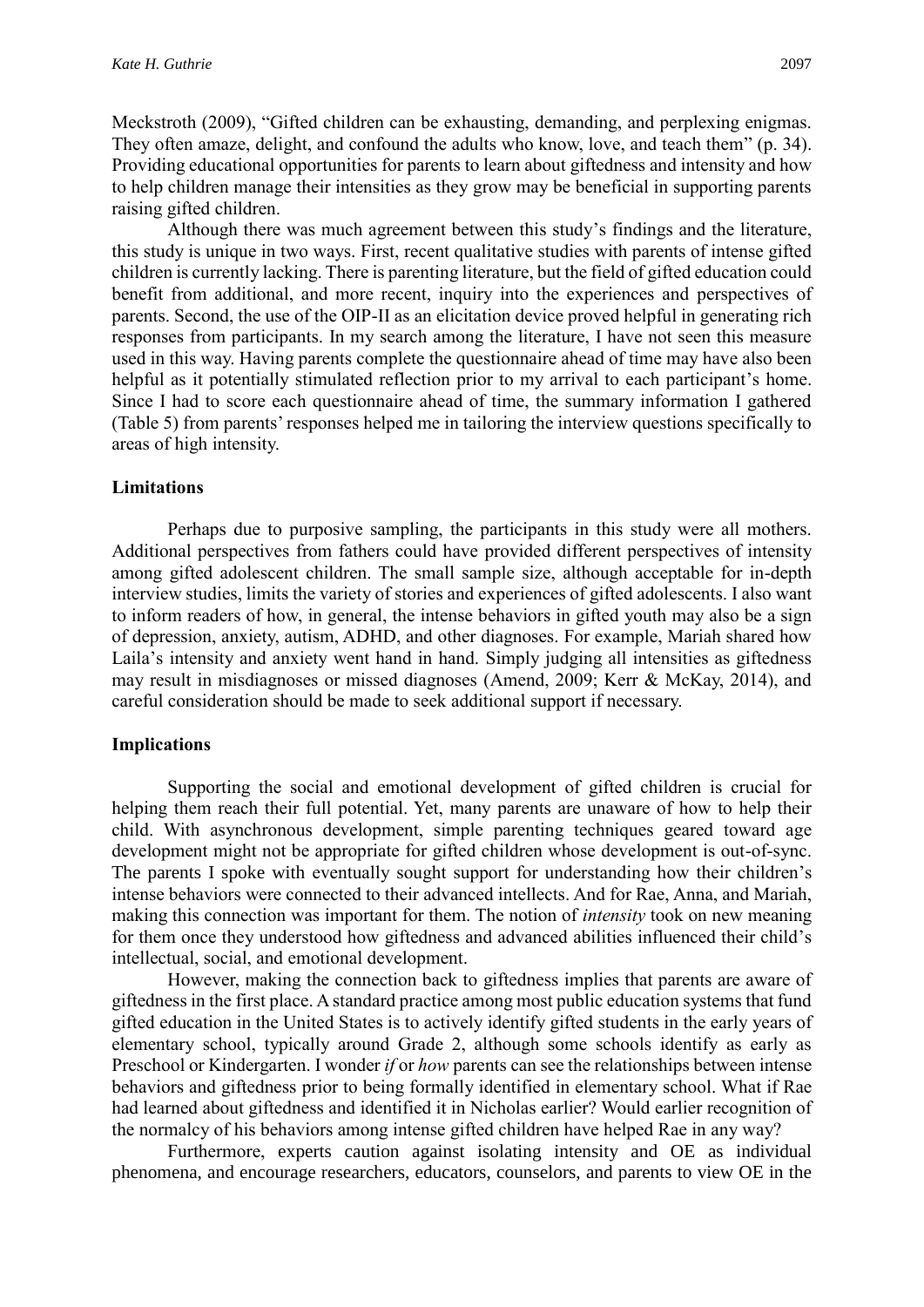context of Dabrowski's TPD (Kane, 2009; Mendaglio, 2012). Even though these inner forces sometimes caused frustration, pain, or a breakdown of oneself (Daniels & Piechowski, 2009a), these intensities could also help propel individuals to find ways to navigate through pain, strife, and disharmony (Daniels & Piechowski, 2009b)–to reach a higher self. Through their intensities, they experience life more richly. Instead of viewing development as the common stages of infancy, childhood, adolescence, and adulthood, Dabrowski saw development as powered by the tension between the higher and the lower self. Daniels and Piechowski (2009a) wrote:

For Dabrowski, the drama of inner seeking, figuring out the world, feeling anguish, questioning the meaning of human existence, testing one's values and ideals, growing in empathy and understanding of others – these are the elements that encompass the striving for optimal human development. (p. 7)

Dabrowski found these experiences to be common among those with advanced intellectual or artistic abilities and were often accompanied by intensities and OE. Therefore, in what ways would situating intensity and overexcitability in light of Dabrowski's TPD have helped or continued to help Rae, Anna, and Mariah better understand their gifted child's development?

Lastly, the parents interviewed in this study eventually learned not to assume their gifted child's social and emotional development is on the same level with his or her intellectual abilities. The parent participants in this study needed support in learning how to navigate their gifted child's development. This included acquiring strategies to implement in the home, finding professional support in their community, and knowing how to advocate for their children at school. Appropriate support from parents and other professionals can help provide a gifted child with tools and resources they can work with as they continue to grow and develop into their full potential. In what ways can the field of gifted education and counseling provide opportunities for support to parents of gifted children throughout all stages of early childhood, childhood, and adolescent development? Future research may want to be more inclusive to the perspectives and experiences of parents of gifted children and adolescents in order to have a more holistic view of how gifted children develop outside of the classroom.

#### **References**

- Amend, E. R. (2009). Dabrowski's theory: Possibilities and implications of misdiagnosis, missed diagnosis, and dual diagnosis in gifted individuals. In S. Daniels & M. M. Piechowski (Eds.), *Living with intensity* (pp. 83–103). Tucson, AZ: Great Potential Press.
- Bailey, C. L. (2011). An examination of the relationships between ego development, Dabrowski's theory of positive disintegration, and the behavioral characteristics of gifted adolescents. *Gifted Child Quarterly*, *55*, 208–222. <https://doi.org/10.1177/0016986211412180>
- Blumer, H. (1969). *Symbolic interactionism: Perspective and method.* Englewood Cliffs, NJ: Prentice Hall.
- Bouchet, N., & Falk, F. (2001). The relationship among giftedness, gender, and overexcitability. *Gifted Child Quarterly*, *45*, 260–267.
- Braun, V., & Clarke, V. (2006). Using thematic analysis in psychology. *Qualitative Research in Psychology, 3*(2), 77-101.<https://doi.org/10.1191/1478088706qp063oa>
- Christopher, M. M., & Shewmaker, J. (2010). The relationship of perfectionism to affective variables in gifted and highly able children. *Gifted Child Today, 33*(3), 20-30.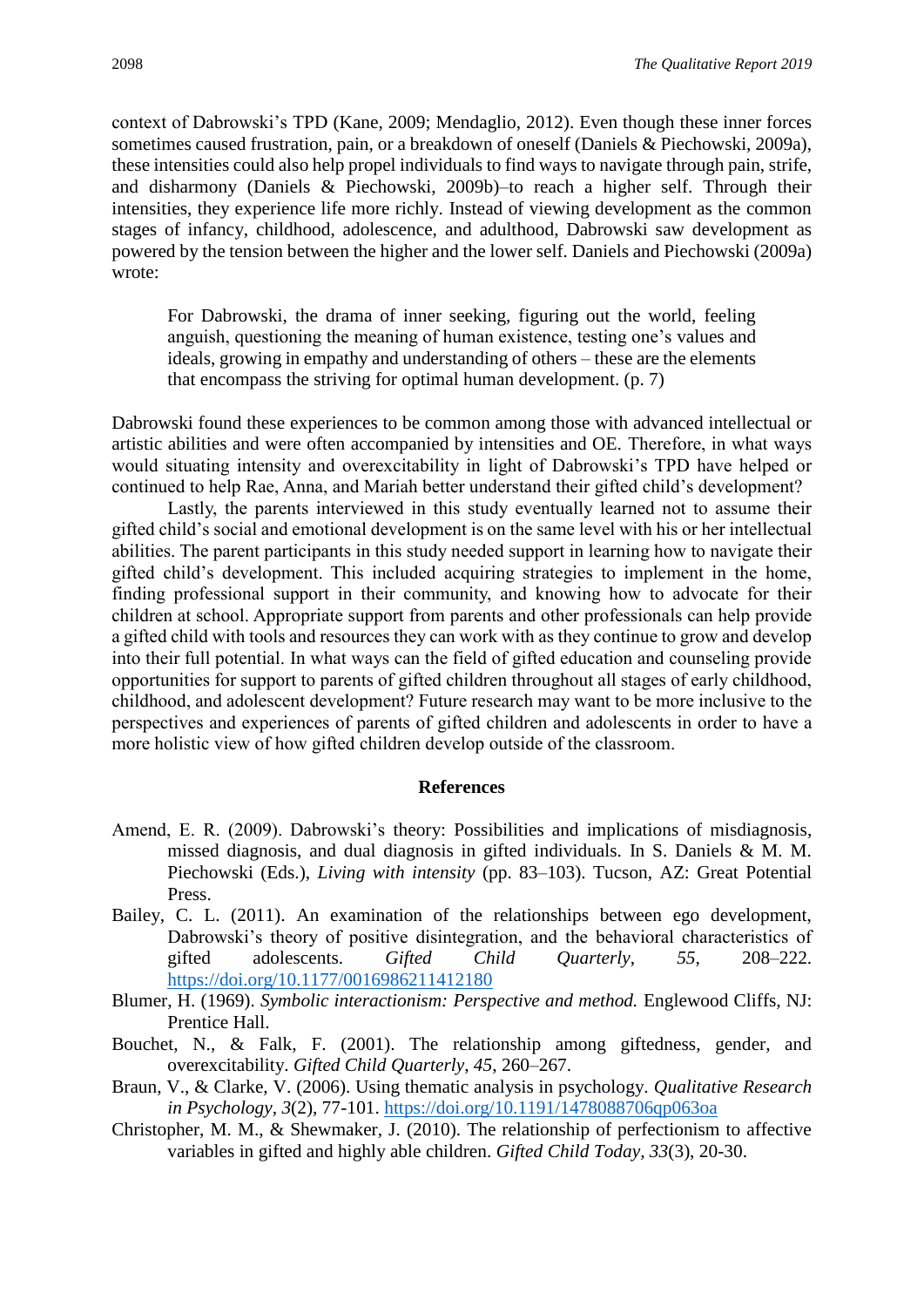- Coleman, L. J. (1985). *Schooling the gifted.* Menlo Park, CA: Addison-Wesley Publishing Company.
- Dabrowski, K. (1964). *Positive disintegration*. Boston, MA: Little, Brown and Company.
- Daniels, S., & Meckstroth, E. (2009). Nurturing the sensitivity, intensity, and developmental potential of young gifted children. In S. Daniels & M. M. Piechowski (Eds.), *Living with intensity* (pp. 33–56). Tucson, AZ: Great Potential Press.
- Daniels, S., & Piechowski, M. (2009a). Embracing intensity: Overexcitability, sensitivity, and the developmental potential of the gifted. In S. Daniels & M. Piechowski (Eds.), *Living with intensity* (pp. 3–18). Tucson, AZ: Great Potential Press.
- Daniels, S., & Piechowski, M. (2009b). Dabrowski's levels and the process of development. In S. Daniels & M. Piechowski (Eds.), *Living with intensity* (pp. 19–29). Tucson, AZ: Great Potential Press.
- Daniels, S., & Piechowski, M. M. (2010). When intensity goes to school: Overexcitabilities, creativity, and the gifted child. In R. A. Beghetto & J. C. Kaufman (Eds.), *Nurturing creativity in the classroom* (pp. 313–328). New York, NY: Cambridge University Press.
- Davis, G., Rimm, S., & Siegle, D. (2011). *Education of the gifted and talented* (6th ed.). Upper Saddle River, NJ: Pearson Education, Inc.
- Delisle, J., & Galbraith, J. (2002). *When gifted kids don't have all the answers: How to meet their social and emotional needs.* Minneapolis, MN: Free Spirit Publishing.
- deMarrais, K. (2004). Qualitative interview studies: Learning through experience. In K. DeMarrais & S. B. Lapan (Eds.), *Foundations for research: Methods of inquiry in education and the social sciences* (pp. 51–68). Mahwah, NJ: Lawrence Erlbaum Associates.
- Fahlman, S. A. (2004). Perceptions of giftedness among gifted females in emerging adulthood. *Qualitative Research in Psychology, 1*, 285-306.
- Falk, R. F., & Silverman, L. K. (2016). *The Overexcitability Inventory for Parents-Two (OIP-II):* 28-Item, six-factor version manual, scoring system, and questionnaire. Westminster, CO: Institute for the Study of Advanced Development.
- Fonseca, C. (2011). Emotional coaching: A lesson in intensity. *Parenting for High Potential*, 24–27.
- Freeman, M. (2017). *Modes of thinking for qualitative data analysis.* New York, NY: Routledge.
- Freeman, M., deMarrais, K., Preissle, J., Roulston, K., & St. Pierre, E. A. (2007). Standards of evidence in qualitative research: An incitement to discourse. *Educational Researcher, 36*(1), 25-32.<https://doi.org/10.3102/0013189X06298009>
- Harrison, G. E., & Van Haneghan, J. P. (2011). The gifted and the shadow of the night: Dabrowski's overexcitabilities and their correlation to insomnia, death anxiety, and fear of the unknown. *Journal for the Education of the Gifted*, *34*, 669–697. <https://doi.org/10.1177/016235321103400407>
- Institute for the Study of Advanced Development. (n.d.). *The Columbus Group.* Retrieved from <http://www.gifteddevelopment.com/isad/columbus-group>
- Jackson, P. S., & Moyle, V. F. (2009). Inner awakening, outward journey: The intense gifted child in adolescence*.* In S. Daniels & M. Piechowski (Eds.), *Living with intensity* (pp. 57–71). Tucson, AZ: Great Potential Press.
- Kane, M. (2009). Contemporary voices on Dabrowski's theory of positive disintegration. *Roeper Review*, *31*, 72–76.<https://doi.org/10.1080/02783190902737624>
- Kerr, B. A., & McKay, R. (2014). *Smart girls in the 21st century: Understanding talented girls and women.* Tucson, AZ: Great Potential Press, Inc.
- Kuckartz, U. (2014)*. Qualitative text analysis: A guide to methods, practice, and using software*. London: SAGE Publications Ltd.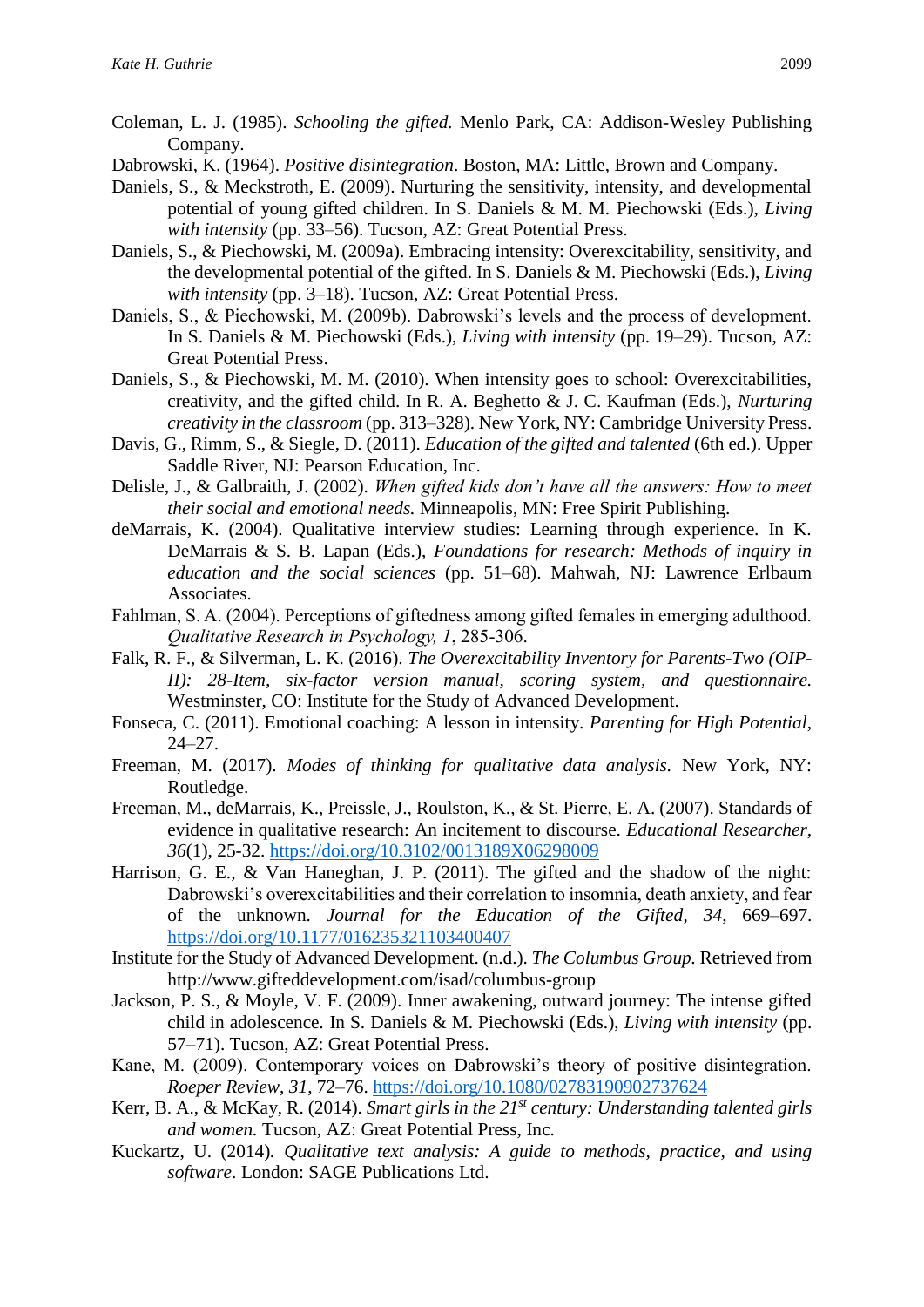- Mendaglio, S. (2012). Self-concept of gifted students: A mutlitheoretical perspective. In T. L. Cross & J. R. Cross (Eds.), *Handbook for counselors serving students with gifts and talents: Development, relationships, school issues, and counseling needs/interventions*  (pp. 297–313). Waco, TX: Prufrock Press Inc.
- Mendaglio, S., & Tillier, W. (2006). Dabrowski's theory of positive disintegration and giftedness: Overexcitability research findings. *Education*, *30*(1), 68–87.
- Merriam, S. B., & Tisdell, E. J. (2016). *Qualitative research: A guide to design and implementation* (4th ed.). San Francisco, CA: John Wiley & Sons, Inc.
- Mofield, E. L., & Parker Peters, M. (2015). The relationship between perfectionism and overexcitabilities in gifted adolescents. *Journal for the Education of the Gifted*, *38*, 405–427.<https://doi.org/10.1177/0162353215607324>
- Moon, S. M. (2009). Myth 15: High-ability students don't face problems and challenges. *Gifted Child Quarterly, 53*, 274-276.
- Moon, S. M., & Dixon, F. A. (2006). Conceptions of giftedness in adolescence. In S. M. Moon & F. A. Dixon (Eds.), *The handbook of secondary gifted education* (1st ed., pp. 7–33). Waco, TX: Prufrock Press Inc.
- National Association for Gifted Children. (2010). Position statement: Redefining giftedness for a new century: Shifting the paradigm. Retrieved from: [http://www.nagc.org/sites/default/files/Position%20Statement/Redefining%20Giftedn](http://www.nagc.org/sites/default/files/Position%20Statement/Redefining%20Giftedness%20for%20a%20New%20Century.pdf) [ess%20for%20a%20New%20Century.pdf](http://www.nagc.org/sites/default/files/Position%20Statement/Redefining%20Giftedness%20for%20a%20New%20Century.pdf)
- Neihart, M. (2002). Gifted children and depression. In M. Neihart, S. M. Reis, N. M. Robinson, & S. M. Moon (Eds.), *The social and emotional development of gifted children: What do we know?* (pp. 93–122). Waco, TX: Prufrock Press.
- Olenchak, F. R., & Reis, S. M. (2002). Gifted children with learning disabilities. In M. Neihart, S. M. Reis, N. M. Robinson, & S. M. Moon (Eds.), *The social and emotional development of gifted children: What do we know?* (pp. 177–191). Waco, TX: Prufrock Press.
- Perrone-McGovern, K. M., Simon-Dack, S. L., Beduna, K. N., Williams, C. C., & Esche, A. M. (2015). Emotions, cognitions, and well-being: The role of perfectionism, emotional overexcitability, and emotion regulation. *Journal for the Education of the Gifted*, *38*, 343–357.<https://doi.org/10.1177/0162353215607326>
- Peterson, J. S. (2009). Myth 17: Gifted and talented individuals do not have unique social and emotional needs. *Gifted Child Quarterly*, *53*(4), 280–282. <https://doi.org10.1177/0016986209346946>
- Piirto, J., & Fraas, J. (2012). A mixed-methods comparison of vocational and identified-gifted high school students on the Overexcitability Questionnaire. *Journal for the Education of the Gifted*, *35*, 3–34.<https://doi.org/10.1177/0162353211433792>
- Prasad, P. (2005). *Crafting qualitative research.* Armonk, NY: M. E. Sharpe, Inc.
- Reis, S. M., & McCoach, D. B. (2000). The underachievement of gifted students: What do we know and where do we go? *Gifted Child Quarterly, 44*, 152-170.
- Risko, V. J., Roller, C. M., Cummins, C., Bean, R. M., Block, C. C., Worth, F. . . , & Flood, J. (2008). A critical analysis of research on reading teacher education. *Reading Research Quarterly*, *43*, 252–288.
- Roulston, K. (2010). *Reflective interviewing: A guide to theory and practice.* London: SAGE Publications Ltd.
- Saldaña, J. (2013). *The coding manual for qualitative researchers* (2nd ed.). Los Angeles, CA: SAGE Publications Ltd.
- Seidman, I. (2012). *Interviewing as qualitative research: A guide for researchers in education and the social sciences* (4th ed.). New York, NY: Teachers College Press.